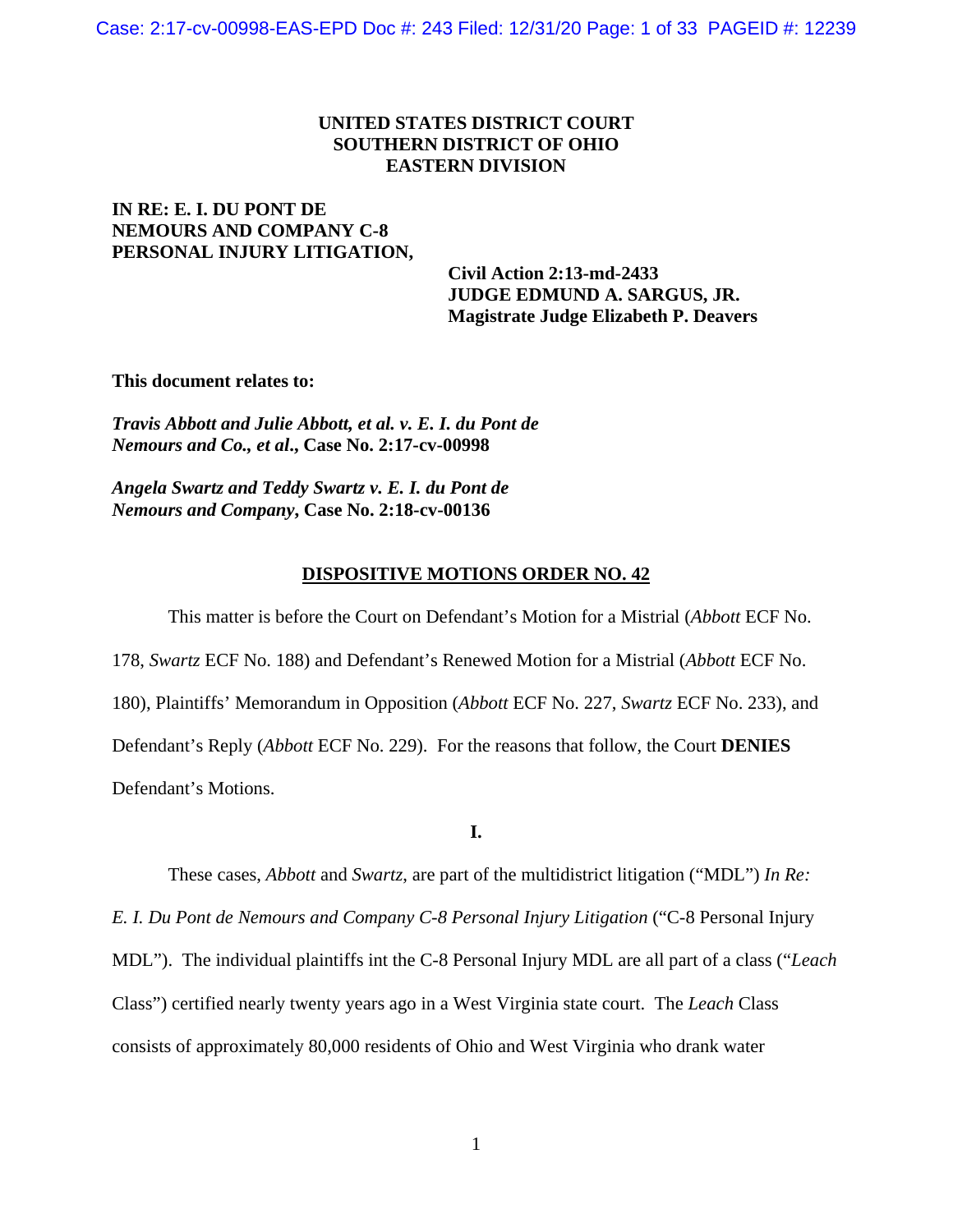contaminated by releases of a chemical referred to as C-8 from DuPont's Washington Works facility near Parkersburg, West Virginia.

All C-8 Personal Injury MDL cases are subject to a settlement agreement executed over 15 years ago ("*Leach* Settlement Agreement") between the *Leach* Class and Defendant Du Pont. The *Leach* Class consisted of those individuals who for at least one year, had "consumed drinking water containing .05 ppb or greater of C-8 attributable to releases from Washington Works." (*Leach* Settlement Agreement § 2.1.1, MDL ECF No. 820-8.) After a massive epidemiological study that lasted over seven years and cost over \$24 million a Science Panel, in 2012, delivered findings that linked C-8 to six human diseases including kidney cancer and testicular cancer ("Linked Diseases"). The *Leach* Settlement Agreement provided for the over 3,500 individual *Leach* Class members who suffered from one or more of the of the Linked Diseases to file individual personal injury cases against DuPont. DuPont moved to have those cases centralized into the C-8 Personal Injury MDL.

This Court has previously held four other month-long trials of other C-8 Personal Injury MDL cases with three trials going to verdicts all in favor of the plaintiffs. DuPont appealed the verdict from the first trial to the United States Court of Appeals for the Sixth Circuit, the appeal received full briefing, assignment of a judicial panel, and oral argument before the panel. DuPont withdrew the appeal in February 2017 before a decision was issued.

On the same day the appeal was withdrawn, the fourth trial was ended in its third week without a verdict from the jury as part of a global settlement. DuPont filed notice with the Security and Exchange Commission of a \$670.7 million global settlement of the 3500-plus thenpending cases, all of which were ultimately dismissed.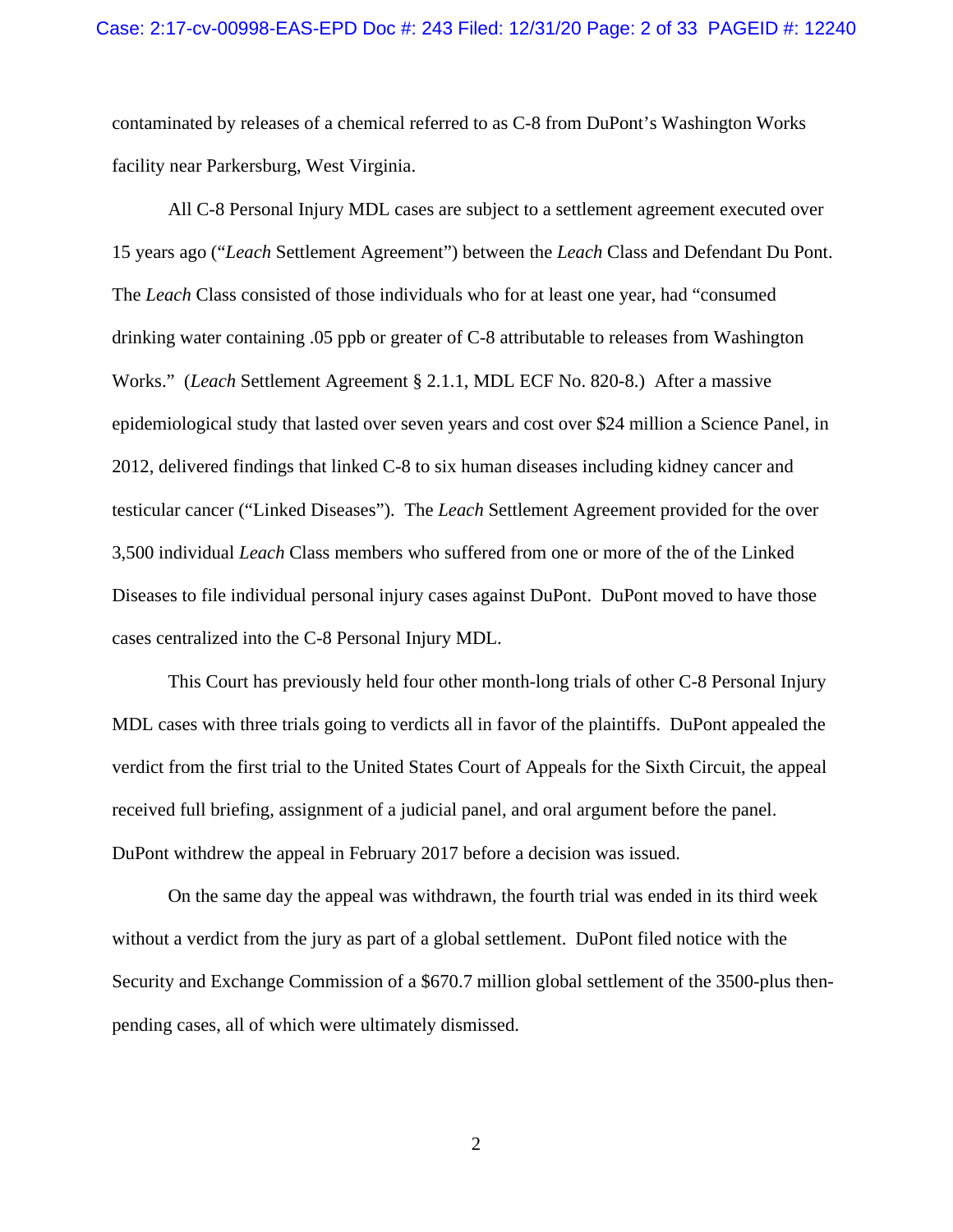Since that time, 100-plus post-settlement cases have been filed. DuPont has indicated to the Court that it intends to take to trial all the post-settlement cases. Mr. Abbott and Mrs. Swartz were the first two post-settlement cases tried in a consolidated trial.

Plaintiffs Mrs. Swartz and Mr. Abbott contend that C-8 from the Washington Works plant entered their drinking water and caused Mr. Abbott to twice develop testicular cancer, requiring removal of both of his testicles, and Mrs. Swartz to develop kidney cancer, requiring removal of part of her kidney. Both Mrs. Abbott and Mr. Swartz brought loss of consortium claims. After over five weeks of trial, the jury deliberations began on February 27, 2020. On the first day of deliberations, the jury sent five notes to the Court:

(a) two asking for the specific causation expert testimony provided by Plaintiffs' and Defendant's experts regarding only Mr. Abbott's testicular cancers,

(b) one requesting a white board,

(c) one asking to break at 4:00 p.m., and

(d) one requesting the Science Panel Report.

(Trial Tr., Vol. 23 at 36–44, *Abbott* ECF No. 207; Jury Questions/Court Responses, *Abbott* ECF No. 242.)

At the receipt of each note, the Court provided copies of the note to counsel and met with them on the record to determine how the questions should be answered. (Trial Tr., Vol. 23 at 36–44, *Abbott* ECF No. 207.) After discussion, the Court, with the parties' approval, provided the jury with the requests listed above in (a), (b), and (c). (*Id*.)

With regard to the request for the Science Panel Report, which was not in evidence, Plaintiffs and Defendant agreed that it should not go to the jury. Defendant objected to the Court providing anything further than the answer "no" in response to the question of whether the jury could have the Science Panel Report. (Trial. Tr., Vol. 23 at 42, *Abbott* ECF No. 207.) The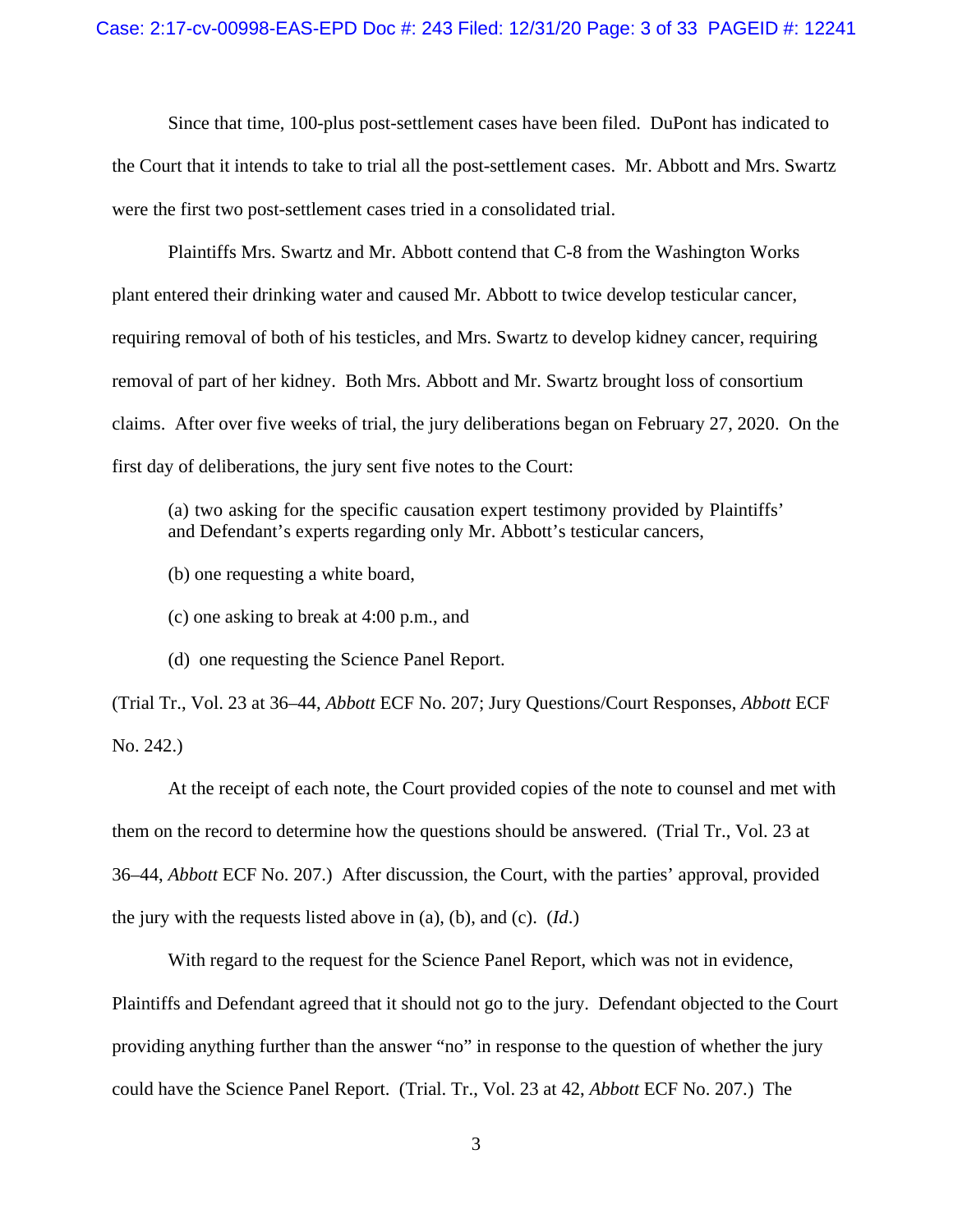Court, however, indicated its concern regarding that answer and that it was going to "make sure the jurors don't have some speculation as to why it's not in [evidence] and that we're hiding the ball from them so I am going to give [a short explanation] as well," *i.e*., "No, the Science Panel Report was not offered by either party and was therefore not admitted as evidence. The purpose of the Science Panel is set forth on page 19 of the Jury Instructions." (*Id*. at 41–43; Jury

Questions/Court Responses, *Abbott* ECF No. 242).

The jury returned to deliberations the following morning, February 28, 2020. Right after the jury began their deliberations, Jury Coordinator Ms. Frances Green, informed the Court that she received a text from a juror that morning. The Court brought Ms. Green into open court outside of the presence of the jury and had her read the text into the record:

THE COURT: Counsel, we're at a very sensitive stage of the trial, as you know, and the only person who is required to speak to the jurors is Ms. Fran Green because she has to make sure their parking is paid and they're reimbursed and their lunch is ordered. She received a text to which she has not responded, but she is here. I also want to again thank her for all the great work in this difficult case in getting a jury.

If, Ms. Green, if you wouldn't mind, would you read into the record the text you have received from one of the jurors?

MS. GREEN: Yes, Your Honor. Well, the text started off saying "also, the reason being" -- because someone left an energy drink downstairs and asked me to bring it upstairs, and I did.

THE COURT: And, to be clear, the jury assembly room is also your office.

MS. GREEN: My office, that's correct. And it says, "Also, there probably isn't any chance they're going to be a part of deliberations. Can we have a meeting with the judge?"

THE COURT: All right. Now, my intention would be to reduce that to writing in a letter to the jury from me and instruct the jurors that if they have anything they wish to discuss, they must put it in writing and submit it to me and I will in turn give all of you a copy, and then we'll decide where to go from there. Is there anything else, would anybody like to be heard on with that?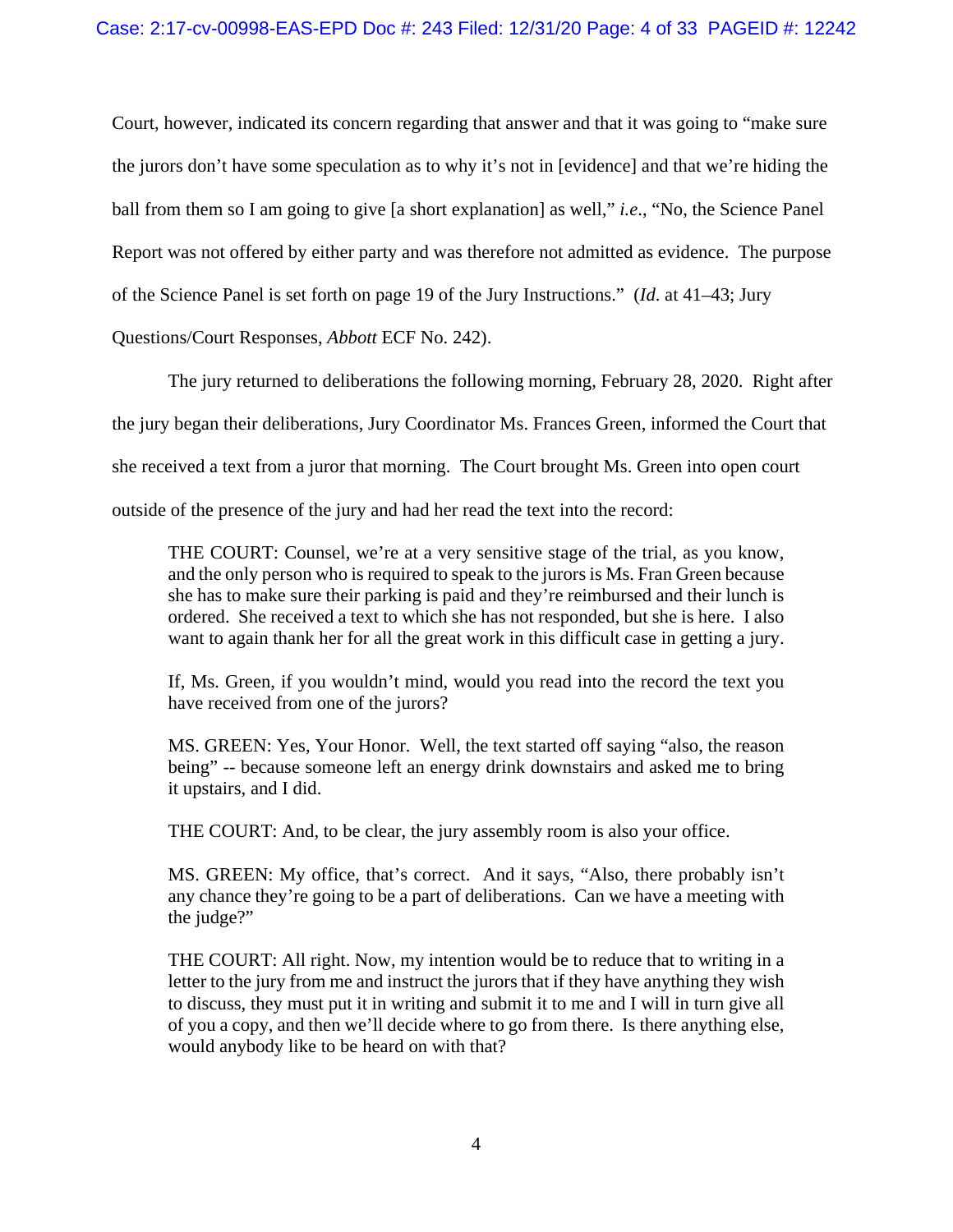[Defense counsel] MS. LASLEY: Could we have her repeat that just one more time?

THE COURT: Sure.

MS. GREEN: It states, "Also, there probably isn't any chance they're going to be a part of deliberations. Can we have a meeting with the judge?"

THE COURT: And I'm not going to guess what that means, but I think that's why we invite a more formal question from the jury or jurors. And I am going to refer them again to the part of the instructions where I've instructed them to only communicate in writing. Again, Ms. Green, thank you very much.

MS. GREEN: Thanks, Your Honor.

[Defense counsel] MR. MACE: Thank you, Your Honor.

THE COURT: All right. With that, we'll be in recess.

(Trial Tr., Vol. 24 at 3–4, *Abbott* ECF No. 208.)

Approximately 50 minutes later, around 10:10 a.m., the Court received two notes from

the jury, both questioning Juror Number 54's ability or willingness to participate in the

deliberation process. One of the notes was signed by seven of the eight jurors.

Your Honor,

The jury requests that Juror 54 be removed from deliberations. The Juror refuses to assist in looking at the evidence due to having made their decision ahead of time and refuses to engage in jury deliberations and will not agree with the evidence that is presented and what it shows. The Juror will not have an open mind when we attempt to engage in any deliberation.

(Jury Questions/Court Responses, *Abbott* ECF No. 242). The note was signed by seven jurors.

The other note stated:

Juror refuses to follow jury instructions to consider as fact that the science panel determination that drinking water containing .05 ppb for at least 1 year is linked to testicular and/or kidney cancer. The juror also refuses to follow the jury instructions to use the standard of proximate cause on the claims of Travis Abbott & Angela Swartz.

(*Id*.)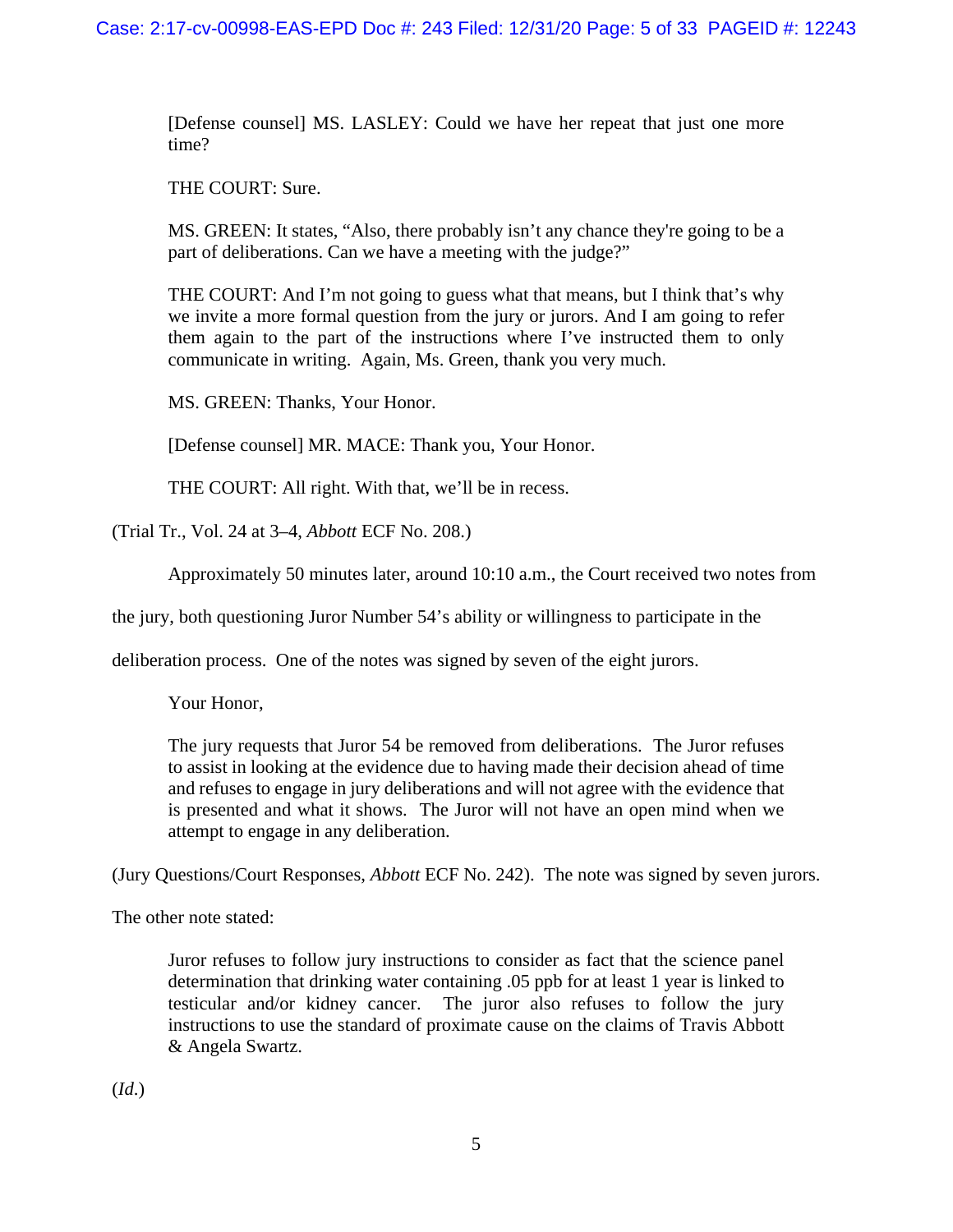The Court copied the notes, provided them to counsel, and brought counsel into open

court outside of the presence of the jury:

THE COURT: Counsel, you have received copies of two written communications I've received from the jury. I do want to indicate you're looking at the same sheet I'm assuming I'm looking at. There are two notes, we've put them on one page. The note on the left actually was signed by seven jurors. I took their names off, but I wanted you to know everything that I know, but I don't want to make their names public for good reason. So they're of a view, and, of course, it's not the jury's decision to decide if there's good cause for excusing another juror, but I am informed by the Sixth Circuit case *U.S. vs. Patterson* from 2014. If you have time, you may want to take a quick look at this. It's 587 Fed. Appx. 878 from 2014. It's from this district, and it involves a somewhat similar circumstance. It's a criminal case, but it has to do with essentially when a juror may be excused. I think a fair reading of that case -- and there's a lot of citations that go with it and, I mean no disrespect to the Court of Appeals, but it's a great abstraction.

There are two principles. One is a disagreeable juror cannot be excused for good cause simply because they disagree with the other jurors. But if a juror refuses to act as a juror, refuses to deliberate, refuses to sign a verdict form, things of that sort, then that is good cause to remove. The concerns I've had over the years is sometimes they exist simultaneously. That's what we are paid for at the district court level, to try to figure that out*.* 

(Trial Tr., Vol. 24 at 4–5, *Abbott* ECF No. 208.)

The Court then proposed a procedure to move forward, asking for input from counsel:

*So my initial thought is to make a record here. To bring in the juror, give some very careful preliminary instructions before any testimony is given.* Those instructions would be along the lines that we want to know nothing about deliberations or anything done while the jury was together looking at this case, but then to ask some specific questions about what is raised in both of these notes and to make sure that she either is or isn't functioning as a juror as directed by the instructions. I would say, and I've done this before, I'm going to do all the questioning.

However, if you wish another area of inquiry before we excuse the person after testimony, I will ask you if you have anything additional you would like me to ask. Again, the reason for that is this is not going to be wide-open questioning. This is going to be focused on the matters in the notes we've gotten. Rule 606(b) only applies after verdicts, but the principles are the same. The jury deliberations are meant to be extremely private, and there will be no inquiry into anything of that sort.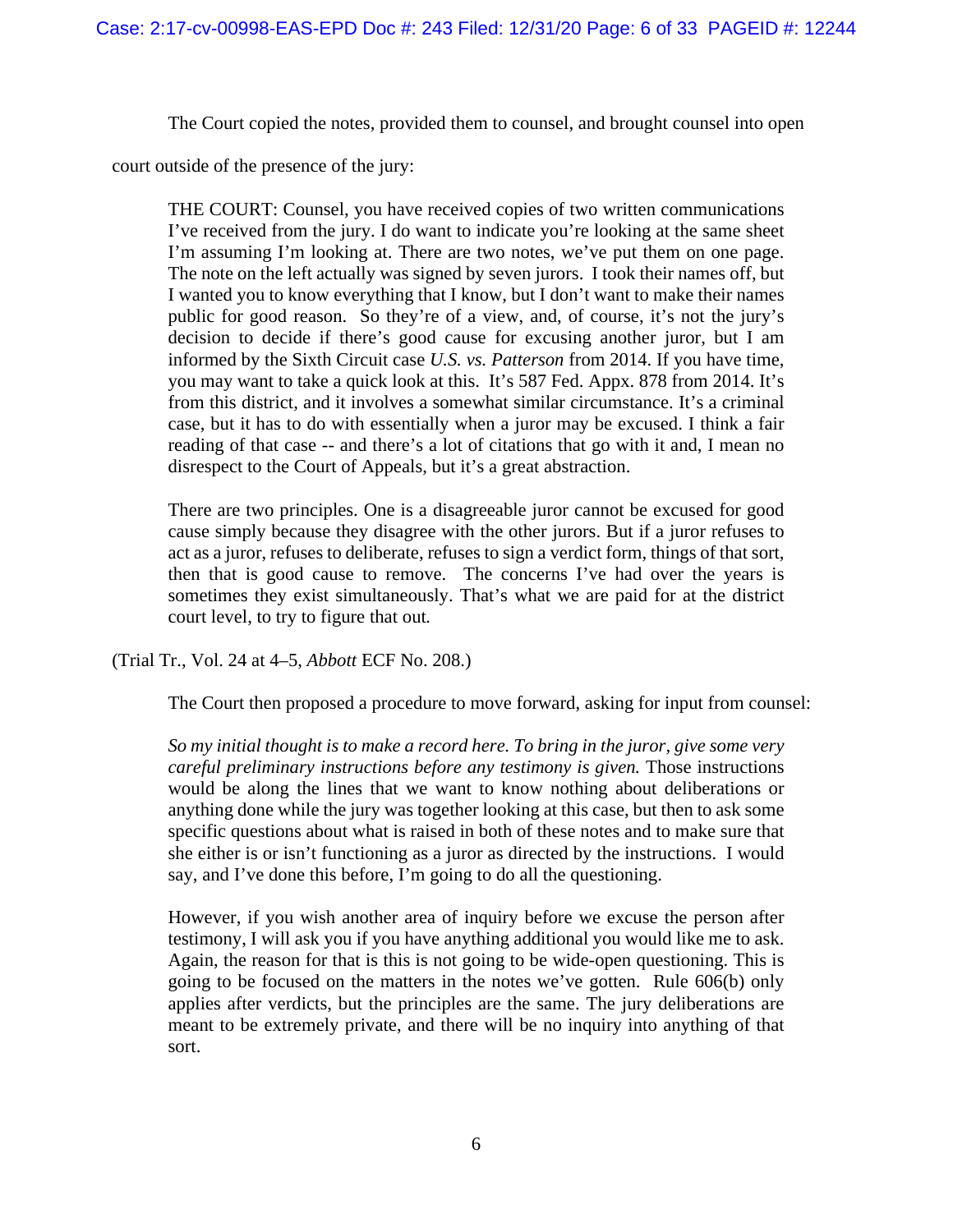*At this point I'd invite any additional comments* starting . . . . Mr. Mace, the floor is yours.

MR. MACE: Yes, Your Honor. We would ask that the jury be instructed that the 0.05 parts per billion has nothing to do with specific causation or actual malice. The note indicates that they've been confused by that, Your Honor.

THE COURT: That's probably step two. Step one is this juror. We can address that and, if necessary, I can give that instruction.

MR. MACE: It ties into it, Your Honor, because what the jurors are saying, we can all infer different things from this, but I believe that the juror that's being referred to has understood your instructions that are essentially what I've just said. The .05 deals with general causation. It's really neither of the issues this jury needs to consider. So the fact that the one juror [who]'s being talked about understands that and the others are trying to come up with something different and then they're characterizing it as she won't deliberate, I mean it ties into the two. So we would ask that be given right from the beginning.

THE COURT: Once I've charged the jury, I'm not going to direct them to particular facts. So I appreciate that request, but right now I'm focused on this juror and whether there is good cause. If there's not good cause, she's staying on this jury. We're sure of that. If there is good cause, I would be inclined to release her. This is going to take a while. We're not going to do this in 30 seconds.

*But my next inclination would be to bring her in and ask her some fairly general questions about what's in these two documents and see what her response is. And then she won't be off the stand and you'll have an opportunity if you wish to submit to me any additional questions in writing. And then at that point I'll excuse her, and then we'll talk again about what the best course is to go forward and I'll hear from you again*.

MR. MACE: We would ask for 10 minutes, Your Honor, to go look at this case that you cited to us.

THE COURT: We're short for time, but 10 minutes is fine. We'll be back here and *I will have her in here at 10:25.*

MR. CONLIN: Your Honor, if plaintiffs can respond quickly to Mr. Mace's statements. We vigorously disagree with his inference that he made. We disagree with his suggestion about trying to give a new instruction, and we completely disagree with his reading of this note.

THE COURT: We're not going to finalize this issue either. We'll address this issue again after we hear from the juror. Mr. Mace and Mr. Conlin, one thing, they say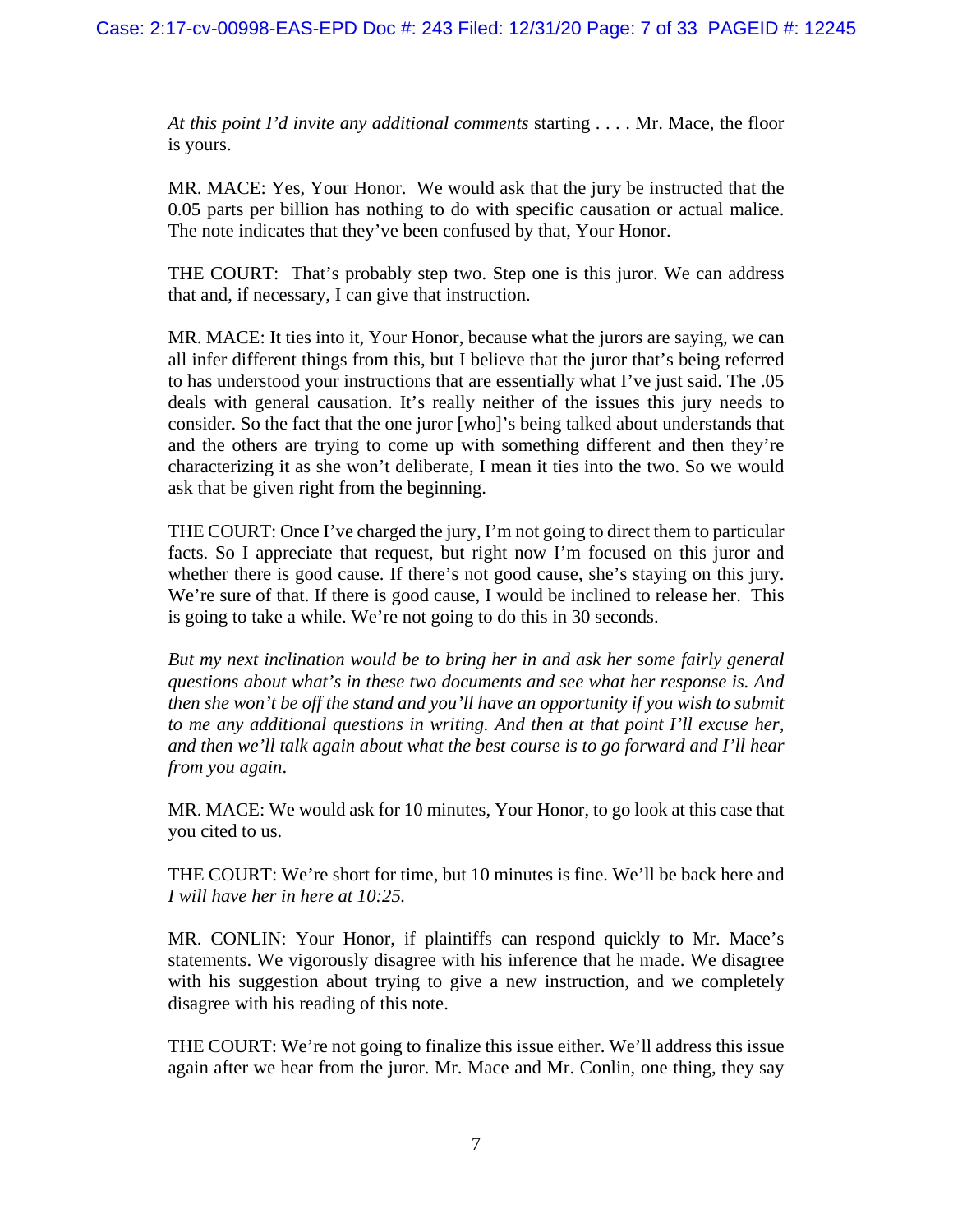that it's linked to testicular and/or kidney cancer. I don't see anything in here that gets into specific causation where this would not be applicable.

MR. CONLIN: Plaintiffs agree, Your Honor.

THE COURT: We'll debate this later, but that's just an observation. With that, we'll be in recess for 10 minutes.

(Trial Tr., Vol. 24 at 6–9, *Abbott* ECF No. 208) (emphasis added).

Instead of 10 minutes, the Court waited 25 minutes, which permitted extra time for the

parties to discuss the Court's suggestions and review the applicable law related to the removal of

jurors. Neither side lodged any objections to the Court questioning Juror 54 in the manner it

discussed on the record with counsel. Therefore, the Court did exactly what it said it would do

and brought in Juror 54 and questioned her in the manner it discussed with counsel, in the

presence of counsel, on the record, cited below in relevant part:

THE COURT: Let me start by thanking you....

So I instructed you during the course of the case to keep an open mind as you heard all of the evidence. Do you feel you've done that?

A JUROR: Yes.

. . .

THE COURT: One of the other things that I instructed all of you to do was to deliberate, meaning to discuss the case with everyone else who's heard the same evidence and sat through the same trial. Have you deliberated yourself?

A JUROR: Yes, since yesterday.

THE COURT: All right. I'm asking you this again from what I have received.

A JUROR: Okay.

THE COURT: I wouldn't ask you this otherwise.

A JUROR: Uh-huh.

THE COURT: So these aren't questions I've made up. The instructions contain a reference, and you heard this all through the trial, to a finding of the science panel.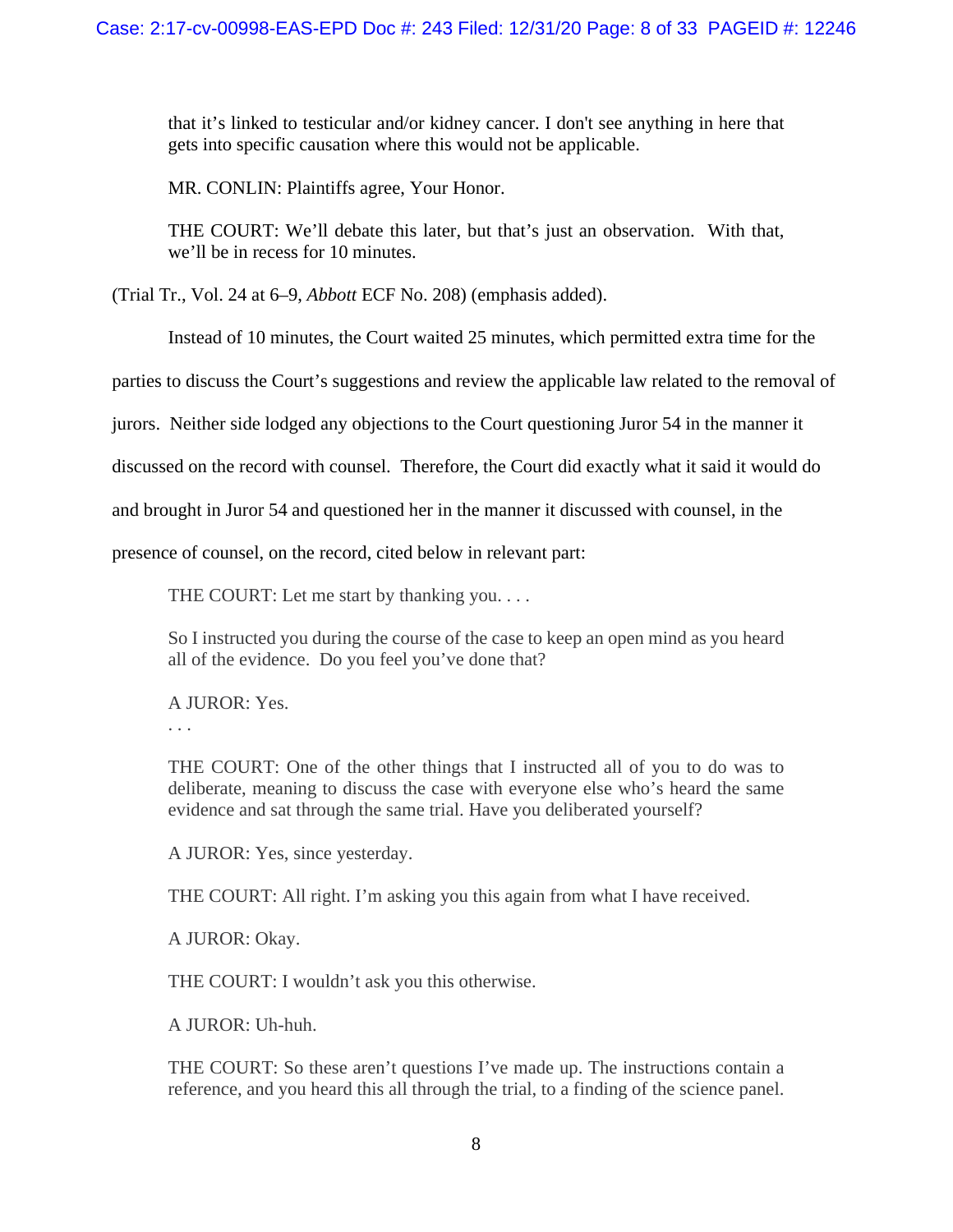That's the .05 parts per billion consumed for more than a year by an individual having a probable link to both testicular cancer and kidney cancer. You'll remember all that.

A JUROR: Yes.

THE COURT: Are you able to accept the law and the facts that were directed before this case began? Can you accept that finding and the other law stated in the instructions?

A JUROR: Yes.

THE COURT: Do you have any trouble with that?

A JUROR: I have no trouble with it.

THE COURT: All right. And, as far as the causation, proximate cause standard, you remember that from the instructions.

A JUROR: Yes.

THE COURT: Do you have any trouble following that instruction?

A JUROR: I have no problem, Your Honor.

THE COURT: All right. And I don't want to talk to you about the deliberations themselves, anything you've said or the other jurors have said. Is there anything else you feel you need to tell me?

A JUROR: Yes, Your Honor.

THE COURT: All right. Now, again, this is a sensitive part of the case. I want to maintain your confidentiality. I also want to maintain the other jurors' confidentiality. So let me start with please don't tell me anything to do with what was said about the case itself. Is there anything else you would like to tell me?

A JUROR: That makes it difficult, but –

THE COURT: Here's what I would ask you to do.

A JUROR: Let me say this –

THE COURT: I don't mean to interrupt you. There's probably a lot you would like to tell me, but there's a lot we shouldn't hear in this situation. This is what I would ask you to do, give me sort of a general sense of what you would like to talk about.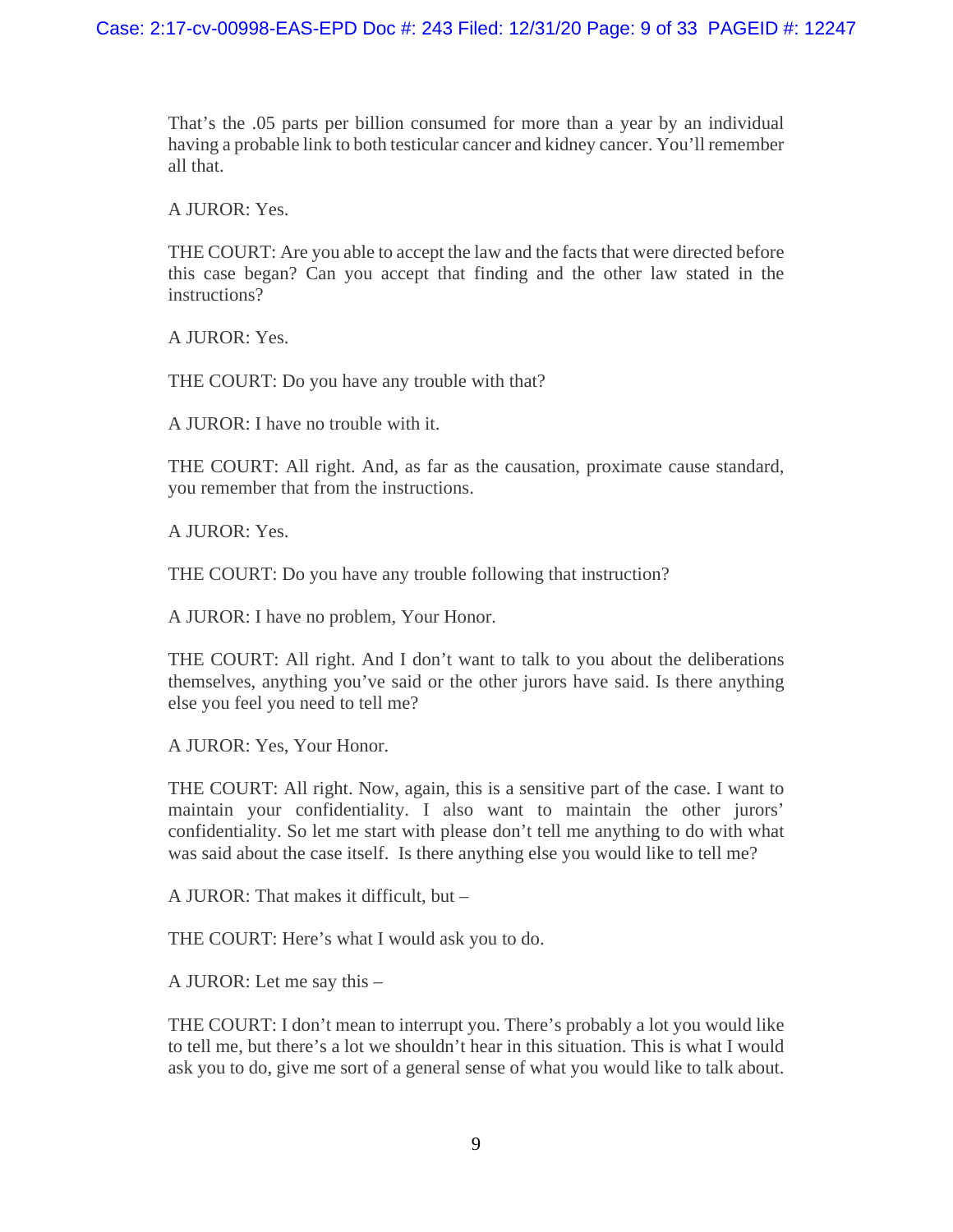A JUROR: Okay. Let me say this. My no to the other jurors' decision doesn't mean that I'm not deliberating. I've been deliberating since yesterday morning.

THE COURT: Okay.

A JUROR: I was the one that asked for the science panel. I asked for Dr. Nichols. This morning we came, we deliberated. But I think the problem is I'm saying no when they are saying yes.

THE COURT: Do you think that's the whole problem?

A JUROR: That's the only problem.

(Trial Tr., Vol. 24 at 9–13, *Abbott* ECF No. 208.)

The Court made the determination that the juror should not be removed for cause and

sent her back to the jury room to continue deliberations. After the juror left the courtroom, the

Court informed the parties that if the jury sent another note regarding inability to reach a verdict,

the Court would administer the *Allen* charge,<sup>[1](#page-9-0)</sup> stating:

THE COURT: This is what I expect to happen. Somewhere along the way we'll get another note saying they're deadlocked, then my inclination would be to give the *Allen* charge. There's a pattern Sixth Circuit Court of Appeals instruction on that which I typically give. We'll give them the *Allen* charge and see if that makes any difference. Anything else we need to discuss before we adjourn?

MR. MACE: Not at this time, Your Honor.

MR. CONLIN: No, Your Honor.

THE COURT: All right. With that, we'll be in recess.

<span id="page-9-0"></span><sup>&</sup>lt;sup>1</sup> An *Allen* charge is a supplemental jury instruction that the trial judge may give when the jury announces that it is unable to agree on a verdict. "Without being coercive, an *Allen* charge urges jurors to keep trying to reach verdict, and is designed to assist them in finding common ground by reminding them of their duties as jurors, encouraging them to give due deference to arguments of fellow jurors, and to reexamine their own views without abandoning their deeply felt beliefs." *Bhat v. U. of Cincinnati*, 23 Fed. Appx. 280, 282 (6th Cir. 2001). An *Allen* charge is named after the case of *Allen v. United States,* 164 U.S. 492 (1896), in which the charge was first approved.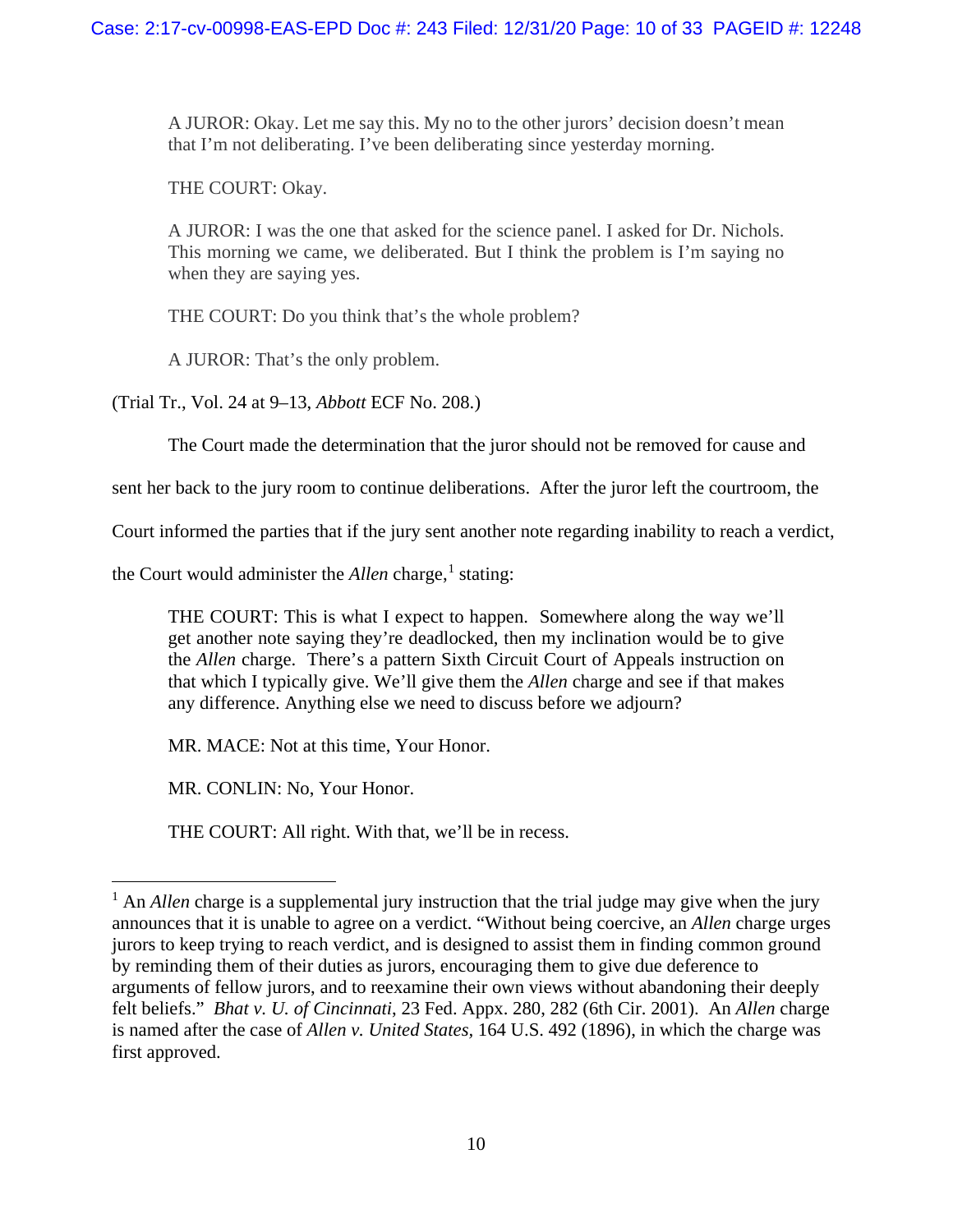(Trial Tr., Vol. 24 at 13–14, *Abbott* ECF No. 208.)

Approximately 15 minutes after the juror was sent back to deliberations, the Court received two notes from the jury. One asked for case specific causation testimony related only to Mrs. Swartz, and the other stated that the jury was deadlocked. (Jury Questions/Court Responses, *Abbott* ECF No. 242.) As it had informed the parties it would do, the Court gave the entire Sixth Circuit pattern *Allen* charge, with the addition of one sentence: "If this case had to be tried again, it would be at great expense and great emotional harm to all the parties in this case, defense and the plaintiff." (Trial Tr., Vol. 24 at 16, *Abbott* ECF No. 208.)

The Court sent the jury back to its deliberations and at that time also provided the requested specific causation expert testimony of the experts retained to opine on the specific cause of Mrs. Swartz's cancer. The jury concluded their deliberations for the day at approximately 1[2](#page-10-0):05 p.m. as previously scheduled. $2$ 

Deliberations resumed Monday morning at 9:00 a.m. The jury continued with its requests regarding only Mrs. Swartz that it had started before the Court gave the *Allen* charge. (Trial Tr., Vol. 25 at 3–6); (Jury Questions/Court Responses, *Abbott* ECF No. 242.)

At approximately 11:30 a.m., DuPont filed a Motion for a Mistrial in both *Swartz* and *Abbott*, and at approximately 12:30 p.m. the Court received a note that indicated the jury was deadlocked on the *Swartz* case. (*Id.* at 6.) The Court discussed this with counsel and all agreed that the jury would be instructed to deliberate for another hour. *See id.*

At approximately 1:50 p.m., the jury sent a note that indicated that they were still deadlocked on the Swartz's case. (*Id.* at 11.) The jury delivered their verdicts at approximately 2:00 p.m. finding in favor of the Abbotts and awarding them a total of \$50 million and indicating

<span id="page-10-0"></span><sup>&</sup>lt;sup>2</sup> The Court had previously approved concluding early as requested by a juror who had a necessary appointment.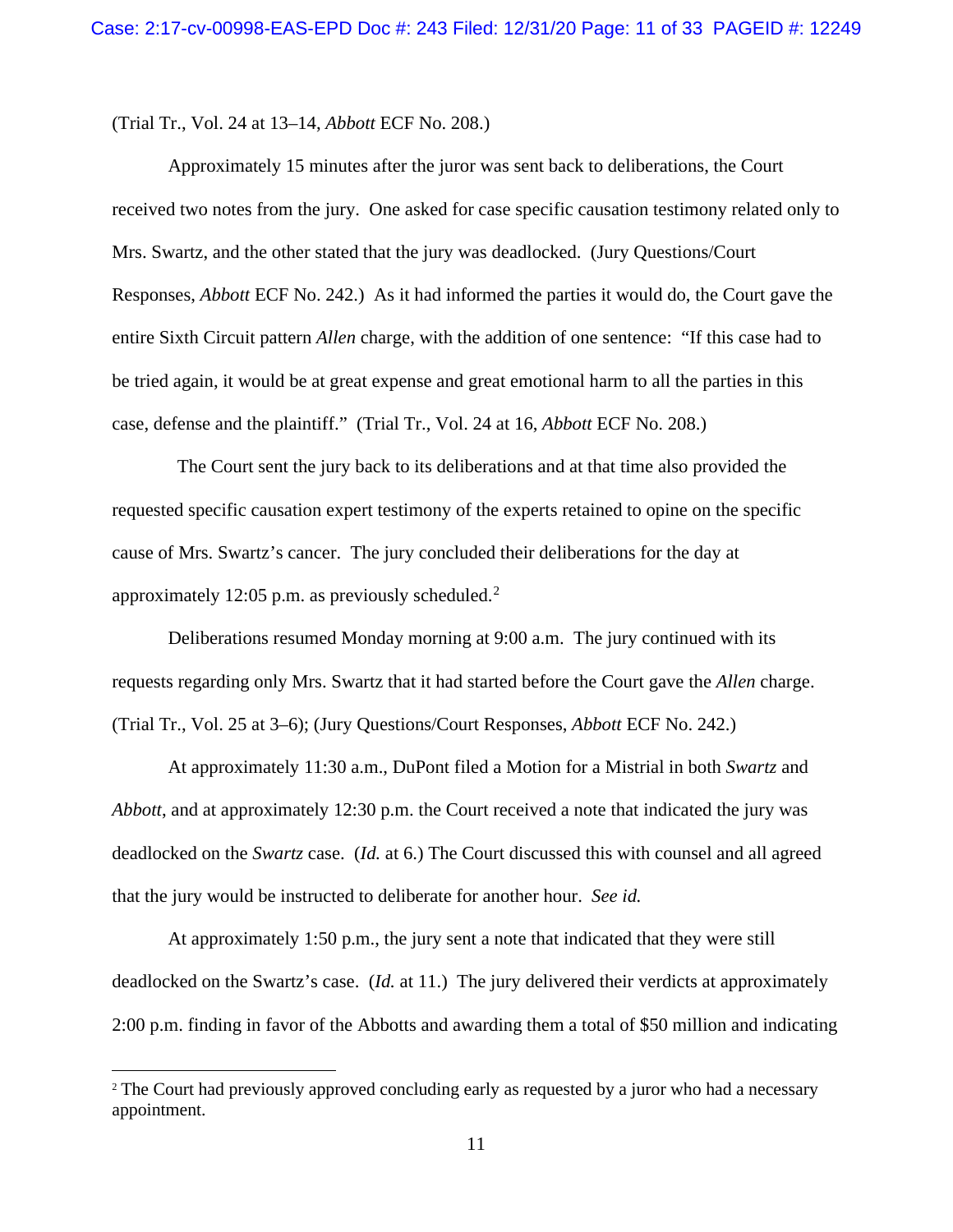it was deadlocked on the Swartz's case. Defense counsel asked for a polling of the jury, which was done. Each juror indicated that the verdicts were his or her true and accurate verdicts. (Trial Tr., Vol. 25 at 11–16, *Abbott* ECF No. 209.) The Court accepted the *Abbott* verdict and declared a mistrial in the *Swartz* case.

The following day, DuPont filed a Renewed Motion for Mistrial as to Travis and Julie Abbott. (Abbott ECF No. 180.) Both of DuPont's Motions are ripe for review.

#### **II**.

The grant or denial of a request for a mistrial is at the discretion of the district court. *Bhat v. U. of Cincinnati*, 23 Fed. Appx. 280, 289 (6th Cir. 2001) (citing *Grossheim v. Freightliner Corp.,* 974 F.2d 745, 752 (6th Cir. 1992)).

#### **III.**

Defendant moves for a mistrial in the *Abbott* case on two bases: (A) "the circumstances surrounding the jury deliberations had an unconstitutionally coercive effect" and, (B) "the Court's denial of DuPont's requested instruction in response to the jury's communications" was unduly prejudicial. (Mot. for Mistrial at 18, *Abbott* ECF No. 178; Renewed Mot. for Mistrial at 1, *Abbott* ECF No. 180.)

#### **A. Jury Deliberations**

DuPont contends that it is entitled to a mistrial (1) because of this Court's unprompted choice to give the *Allen* charge and the content of that charge were unconstitutionally prejudicial, and (2) because the "sole juror in the minority was singled out and subjected to unduly coercive pressure to change her vote." (Mot. for Mistrial at 10, 13, *Abbott* ECF No. 178.)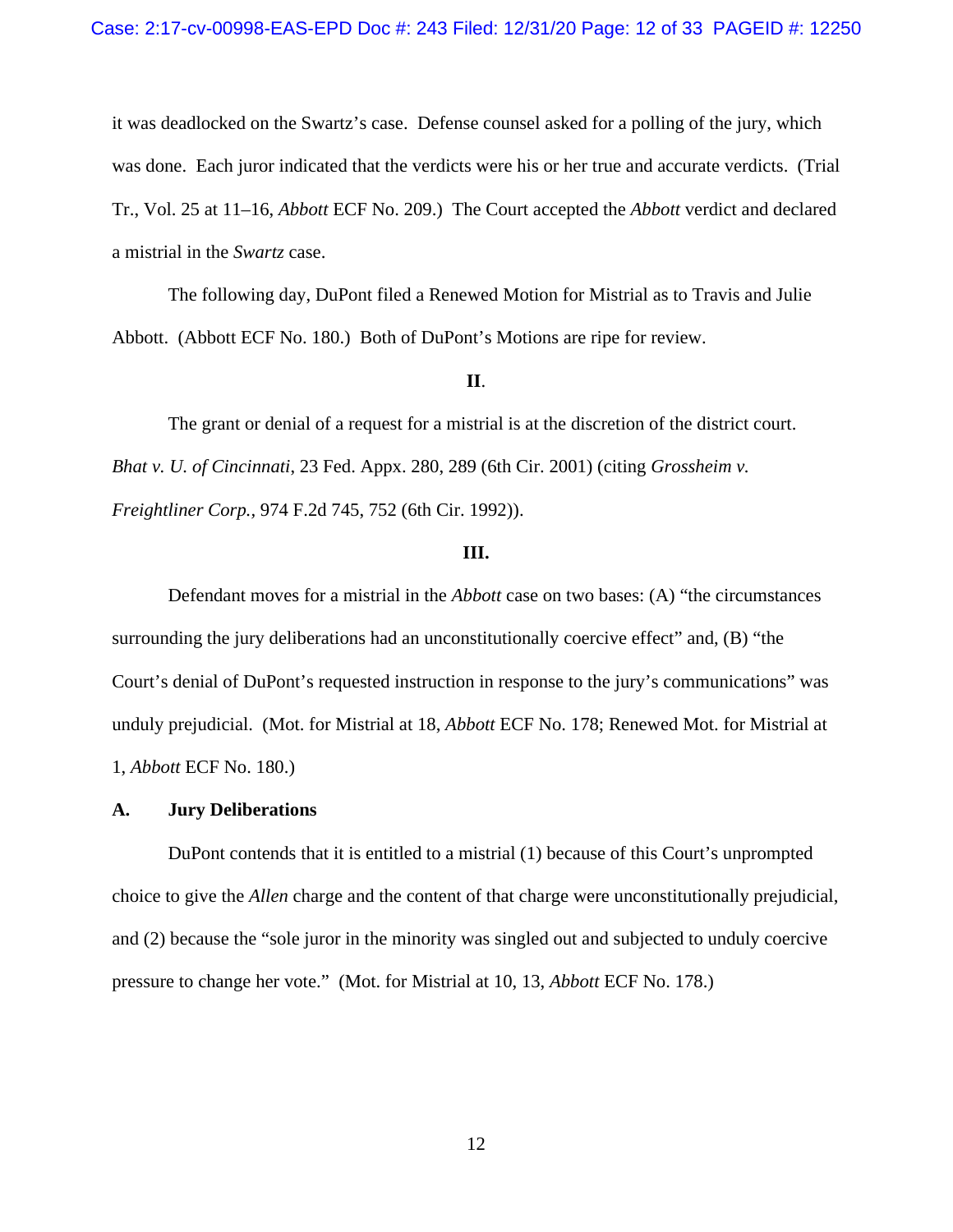## **1.** *Allen* **charge**

DuPont maintains that the *Allen* charge was unconstitutionally prejudicial because it was given (a) *sua sponte* by the Court with no indication from the jury that it was deadlocked, and (b) that the charge was improperly and prejudicially modified.

#### **a. Choice to Give the** *Allen* **Charge**

DuPont first expresses doubt that there was a note from the jury indicating that it was deadlocked, stating that "[t]he Court went into recess, and came back fifteen minutes later, immediately giving the *Allen* charge without, to DuPont's knowledge, having received another note from the jury." (Reply at 6, *Abbott* ECF No. 229.) DuPont suggests the Court had planned to give the *Allen* charge without receiving the note, because "[t]here is nothing in the record demonstrating that the jury sent a note that it was deadlocked in the few minutes after Juror 54 was questioned and sent back to the jury room and before the modified *Allen* charge was given." (Mot. for Mistrial at 2, n. 1, *Abbott* ECF No. 178; Reply at 7–8, *Abbott* ECF No. 229).

DuPont, however, is mistaken. There is evidence in the record that the Court received the note as can be seen in its statement on the record in open court:

THE COURT: Ladies and gentlemen of the jury, *you have passed a note to me indicating you are at deadlock*. I am going to ask that you return to the jury room and deliberate further, . . .

(Trial Tr., Vol. 24 at 16, *Abbott* ECF No. 208) (emphasis added).

The Court did not provide to the parties the particular note regarding deadlock, instead following the unopposed plan to provide the *Allen* charge if it heard from the jury again that it was deadlocked. The Court certainly would have provided copies of the note if it had been asked. And, the Court has since filed the jury notes –including the one at issue here—on the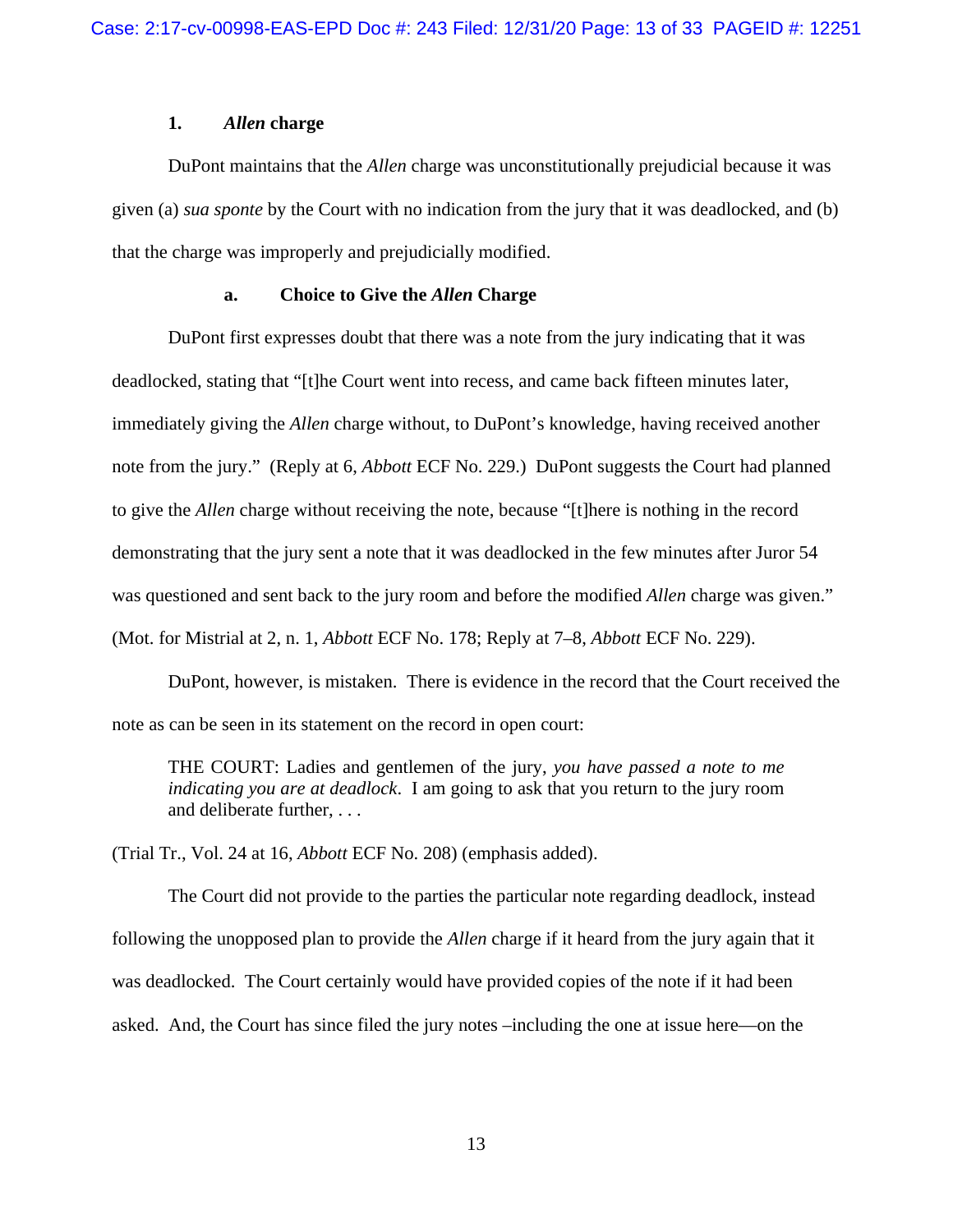*Abbott* and *Swartz* dockets. (Jury Questions/Court Responses, *Abbott* ECF No. 242, *Swartz* ECF No. 236.)

## **b. Content of the** *Allen* **Charge**

The Sixth Circuit prefers judges to stick closely to its approved pattern instructions but has "never explicitly mandated the use of that or any instruction to the exclusion of others." *United States v. Clinton*, 338 F.3d 483, 488 (6th Cir. 2003). When a trial judge does change the wording from the pattern instruction, it is not prejudicial if the charge as given "included all those elements of the original charge designed to ameliorate its coercive effect, and . . . avoided language which might heighten it." *United States v. Scott*, 547 F.2d 334, 337 (6th Cir. 1977) (citation omitted).

The constitutionality of a modified *Allen* charge turns on whether it was "coercive," when viewed "in its context and under all the circumstances." *United States v. Brika*, 416 F.3d 514, 519 (6th Cir. 2005). This due process inquiry "focuses on the circumstances that triggered the charge, as well as the language of the charge itself." *Henderson v. Collins*, 262 F.3d 615, 619 (6th Cir. 2001). An unduly coercive *Allen* charge violates the defendant's right to a fair trial. *See, e.g.*, *United States v. Scott*, 547 F.2d 334, 337 (6th Cir. 1977).

In the instant action, this Court gave the entire Sixth Circuit pattern instruction with no deletions from the instruction and the addition of only one sentence that is underlined:

THE COURT: . . . . I am going to ask that you return to the jury room and deliberate further. I know this is difficult. I realize you're having some difficulty reaching unanimous agreement, but that is not unusual and sometimes, after further discussions, jurors are able to work out their differences and agree.

Please keep in mind how important it is that you reach unanimous agreement. If you cannot agree and if this case has to be tried again, there is no reason to believe any new evidence will be presented or that the next jurors will be any more conscientious than any of you are or any more impartial than any of you are.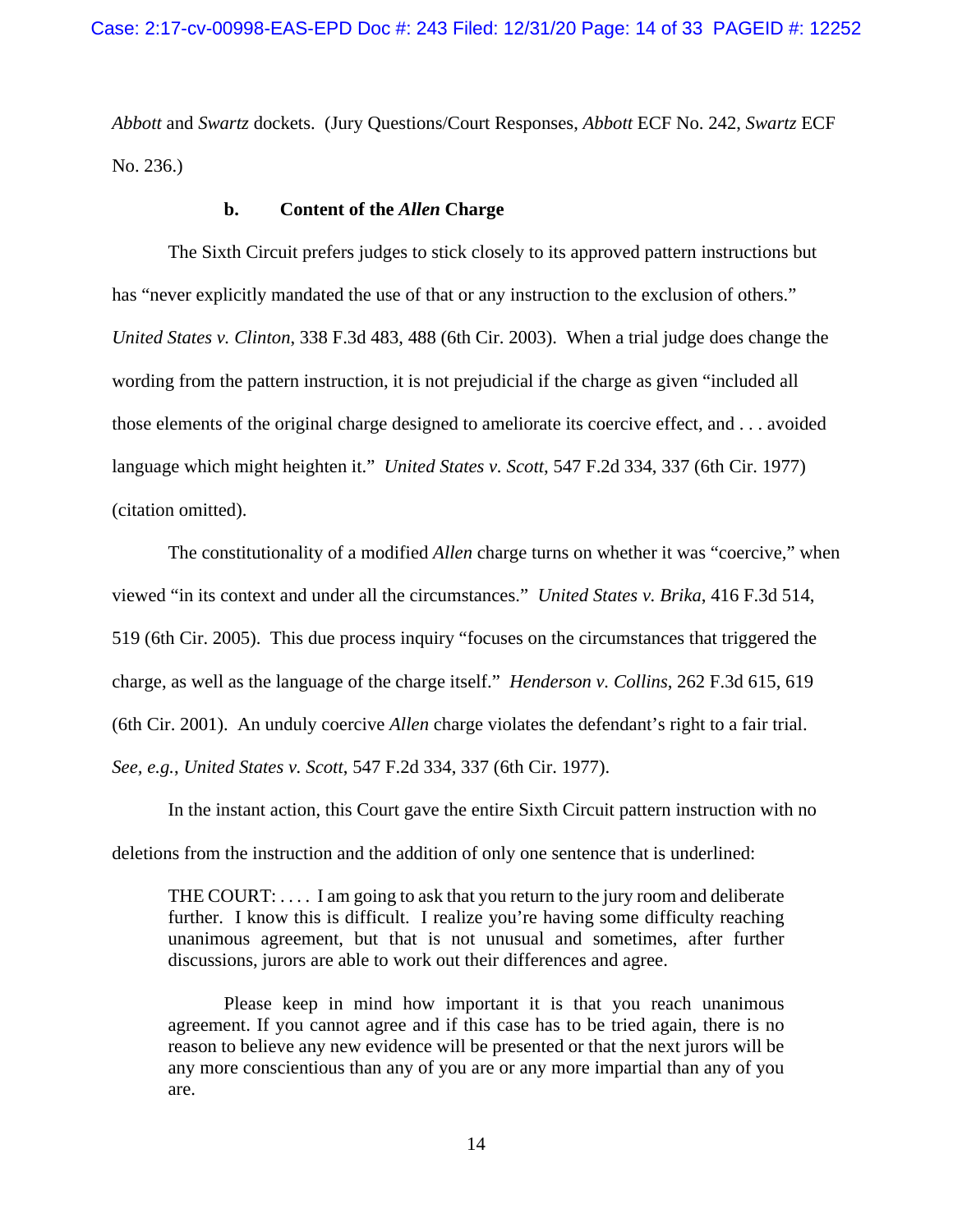Again, let me remind you that your duty as jurors is to talk to each other about the case, to listen carefully and respectfully to each other's views, and to keep an open mind as you listen to what your fellow jurors have to say. And let me remind you it is your duty to make every reasonable effort that you can to reach unanimous agreement.

Each of you, whether you are in the majority or in the minority, ought to seriously reconsider your position in light of the fact that other jurors who are just as conscientious and impartial as you are have come to a different conclusion. None of you should hesitate to change your mind, if after reconsidering things, you are convinced that other jurors are right and that your original position might be wrong.

But remember this. Don't just change your mind because other jurors see things differently or just to get the case over with. As I told you before, in the end your vote must be exactly that, your vote. As important as it is for you to reach unanimous agreement, it is important that you do so honestly and in good conscience.

Now, what I just said is not meant to rush or pressure you into agreeing on a verdict. Take as much time as you need to discuss things. There is no hurry. But remember, too, that if this case had to be tried again, it would be at great expense and great emotional harm to all the parties in this case, defense and the plaintiff.

So I would ask you now to return to the jury room and resume your deliberations. With that, we'll be in recess.

(Trial Tr., Vol. 24 at 9–13, *Abbott* ECF No. 208.)

DuPont contends that the addition of this sentence was so coercive that it violated its

right to a fair trial for several reasons discussed below. Plaintiffs respond that "[t]he Court's

slight modification to the *Allen* charge was harmless, balanced, and far from coercive." (Opp. at

5, Abbott ECF No. 227.) This Court agrees.

First, DuPont contends that the added sentence led the "jury [to] consider external effects

of a deadlock, including the expenses and emotional burdens of retrial [and therefore] was

improper." (Mot. for Mistrial at 11, ECF No. 178.) DuPont continues, that a "judge may not ask

the jury to consider the external effects of their inability to reach a verdict, *e.g.*, delay to other

litigants caused by having to retry the case." *Id*. (citing *Brika*, 416 F.3d at 522). The quotation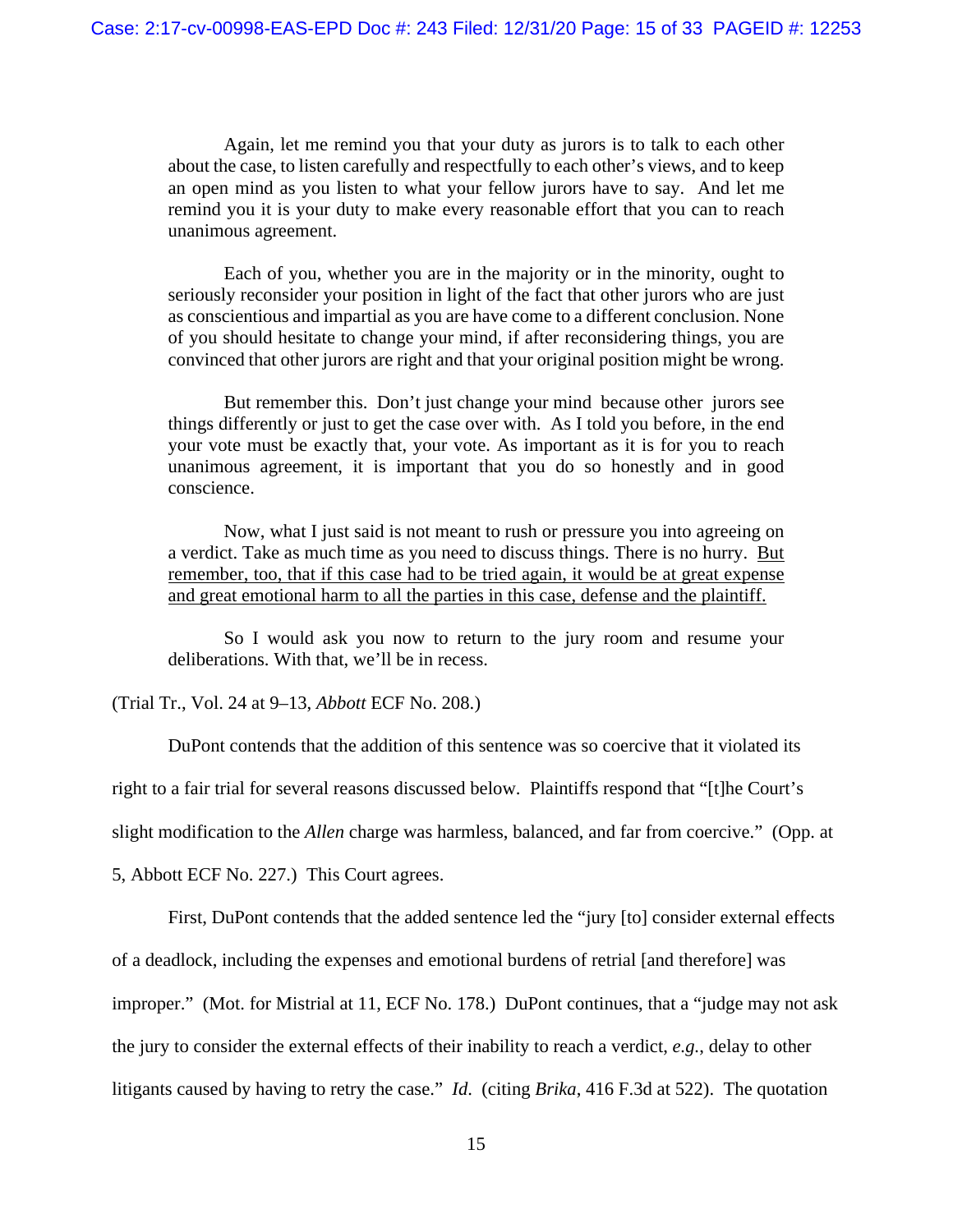upon which DuPont relies is found in a section of *Brika* that reviews case law to determine what

elements the Sixth Circuit has found necessary to avoid an unconstitutionally coercive *Allen*

charge. The *Brika* court explains:

A review of the case law clearly indicates what may and may not appear in a modified *Allen* charge if it is to avoid becoming unconstitutionally coercive. First, the charge must include "the reminder that no juror should merely acquiesce in the majority opinion." *Scott*, 547 F.2d at 337. Second, the judge may not instruct the jury that it is required to agree. *Jenkins*, 380 U.S. at 446; *Williams*, 741 F.2d at 850. Third, the instruction must "direct [ ] both majority and minority jurors to reconsider their positions . . . ." *United States v. Frost*, 125 F.3d 346, 374–75 (6th Cir. 1997) (calling this "language which this circuit has identified as critical to any *Allen* charge"); *United States v. Tines*, 70 F.3d 891, 896 (6th Cir. 1995). Fourth, the judge cannot tell the jury that they are the only ones who can decide the case. *Jones v. Norvell*, 472 F.2d 1185, 1185 (6th Cir. 1973). Fifth, the judge may not ask the jury to consider the external effects of their inability to reach a verdict, e.g., delay to other litigants caused by having to retry the case. *Scott*, 547 F.2d at 337. Finally, the reviewing court should consider whether the modifications to the *Allen* charge, when "viewed as a whole, were . . . confusing, misleading, or prejudicial." *Tines*, 70 F.3d at 896.

*Id*. at 521–22 (alterations other than underlining in original).

The *Allen* charge given by this Court meets all of these requirements, including the fifth

one which DuPont suggests was not met (*i.e.*, "the judge may not ask the jury to consider the

external effects of their inability to reach a verdict, *e.g*., delay to other litigants caused by having

to retry the case). That quote is from *U.S. v. Scott*, which was reviewing an *Allen* charge given

by the trial court that in relevant part stated:

The second thing that I would state to you by way of advice is that this, of course, is a very important case, important to the defendant, important to the Government. It has another importance from this standpoint, that should, based on our experience, a sufficient time elapse that you indicated that you were totally unable to agree, it would then be necessary for the Court to declare a mistrial by reason of that fact, and then we would, of course, just be submitting it all over again on retrial to another Jury, if that's what the election was, and to what avail. Is there something that another Jury could do by way of a better job than this Jury could do?

The factors that come to my mind on that are these. Next week I will be in Grand Rapids and we will be trying a civil case that has been filed and pending for four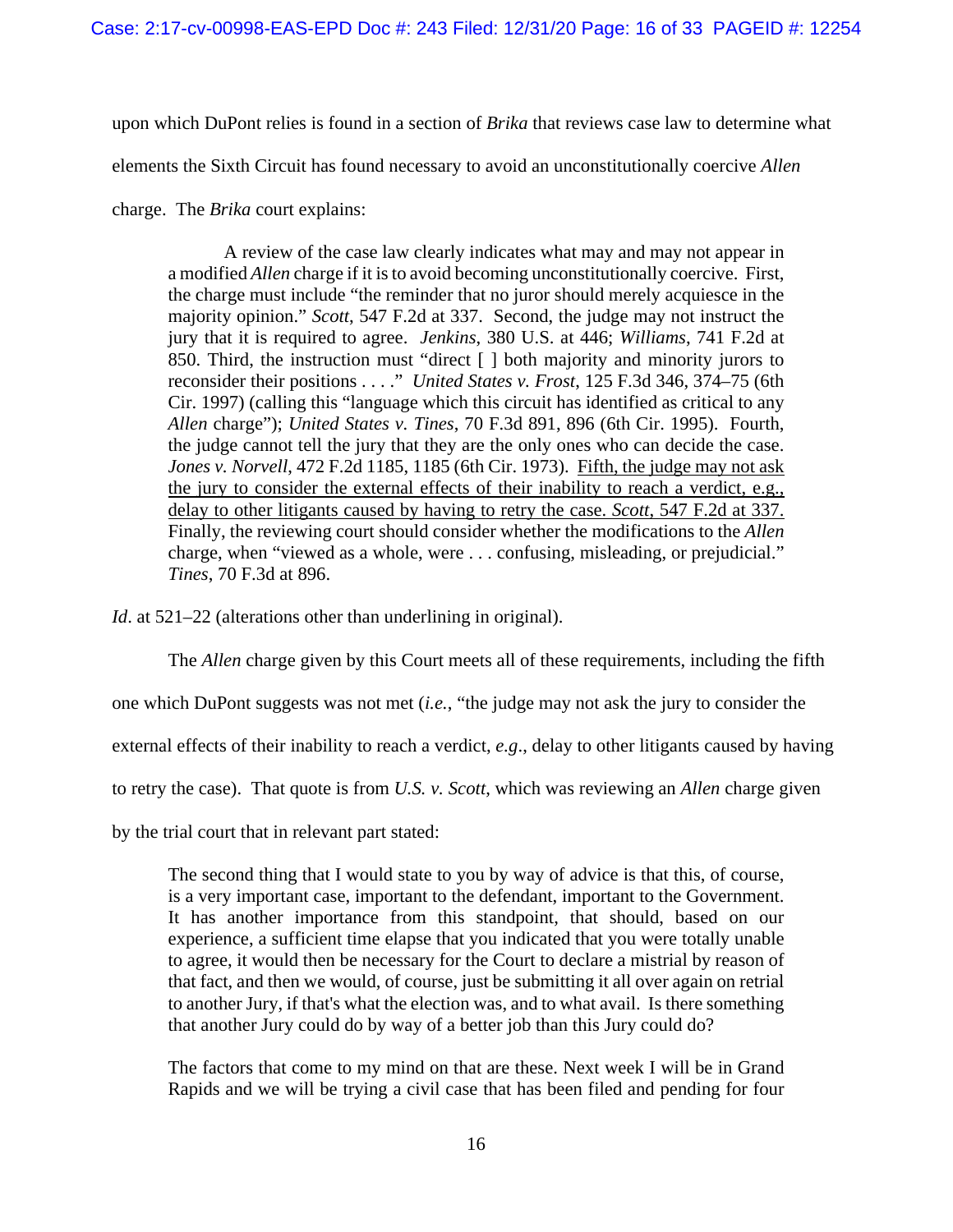years. Four years people are waiting to have a case heard, and that's all I do, night and day, day after day, day after day, cases people have been waiting for. The criminal cases have a priority, and so it gets to be another two or three days. Well, it does get to be that. Instead of three days of time devoted to a case, it gets to be six days for another Jury.

Now, I am only saying that so that you should be mindful of these things. I say, it's very important to the defendant, very important to the Government, if you can possibly agree.

*Scott*, 547 F.2d at 338.

In finding the *Allen* charge unduly coercive, the Sixth Circuit explained that the trial

judge did not "remind the jurors" that "no one of them should surrender an honest conviction

about the case simply because other jurors disagreed, which is "one of the most important parts

of the *Allen* charge." *Id.* In the instant action, this Court did not omit this important part, nor did

it omit any part, of the approved pattern instruction.

DuPont admits that this Court did not omit this important part of the pattern instruction,

or any part, yet it argues that *Scott* supports its position regardless, stating:

The Sixth Circuit [in *Scott*], however, specifically held that it was "impermissibly coercive" to instruct the jury to consider external effects on other civil parties. *Id*. That statement was independently coercive because "[t]hese remarks could be understood by the jury as an admonishment to reach a verdict in order to get the case out of the way, for the sake of a harried judge and *longsuffering civil parties*." *Id*. (emphasis added); *see also id.* ("Any variation upon the precise language approved in *Allen* imperils the validity of the trial.").

(Reply at 4, *Abbott* ECF No. 229.)

However, the *Scott* trial court did not suggest that only the parties before it would be impacted by the jury's inability to reach a verdict as did this Court, but that in addition *an entire other group of individuals* would be severely impacted – individuals who had been waiting for four years would have to wait longer if that jury failed to reach unanimity. The subject matter of the potential harm to a retrial is not the same where the *Scott* court was concerned with its docket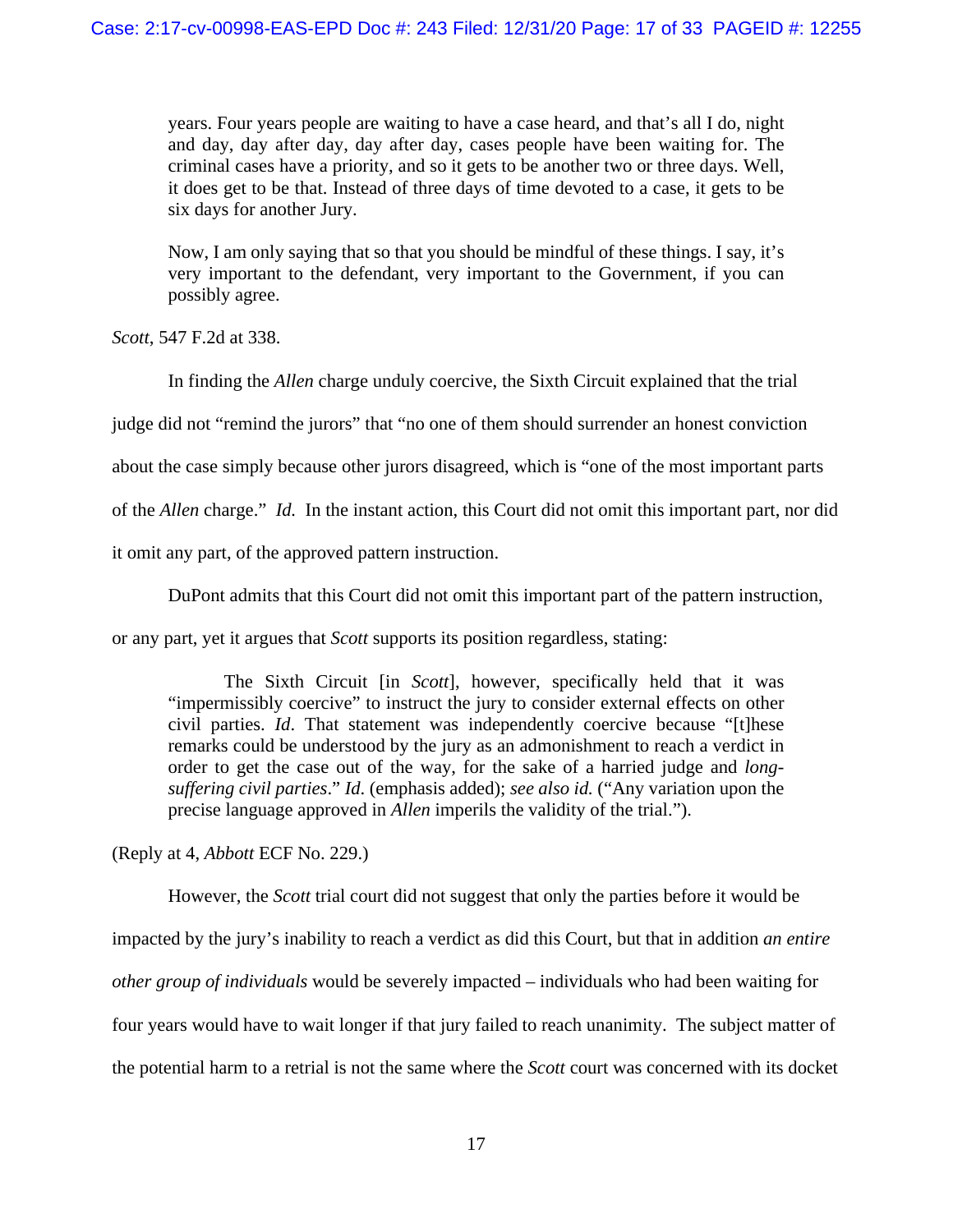and the other litigants before it and this Court directed its comment to the cost to the parties that are before the jury to which the direction was given. The additions in the instruction given in *Scott* simply bears no resemblance to the one sentence this Court.

Second, DuPont's contention that the added sentence unduly prejudiced it because the case entailed emotional testimony from Plaintiffs on the one side and testimony of a large corporation on the other is unpersuasive. This Court balanced its comment by specifically indicating how each party would be equally affected. While it is true that DuPont is a large corporation, testimony on its behalf was provided by individuals, many of whom provided tense, emotional testimony related to their life's work. It is unhelpful speculation as to how the jury assessed any emotional or financial costs. The Court instructed that both sides would be equally impacted.

Third, Dupont takes issue with the timing of the *Allen* charge in that is was give before the jury broke for the weekend. The Court, however, informed the parties of its intention to give an *Allen* charge prior to charging the jury, and neither party objected to this Court's proposed plan or the potential of the charge being given before a weekend. DuPont was free to raise the issue of timing but did not do so.

In any event, "[t]he timing of an *Allen* charge is left to the trial judge's sound discretion." *U.S. v. Tines*, 70 F.3d 891, 896 (6th Cir. 1995). Typically, the *Allen* charge is given "as soon as the jury announce[s] its deadlock." *Id*. (citing *United States v. Sawyers,* 902 F.2d 1217, 1220 (6th Cir. 1990) (holding court within its discretion to give *Allen* charge when jury announced a deadlock after three hours of deliberation), *cert. denied,* 501 U.S. 1253 (1991); *United States v. Clark,* 988 F.2d 1459, 1469 (6th Cir. 1993) (holding *Allen* charge appropriate when given 50 minutes after jury announced a deadlock two days into deliberations), *cert. denied,* 510 U.S. 832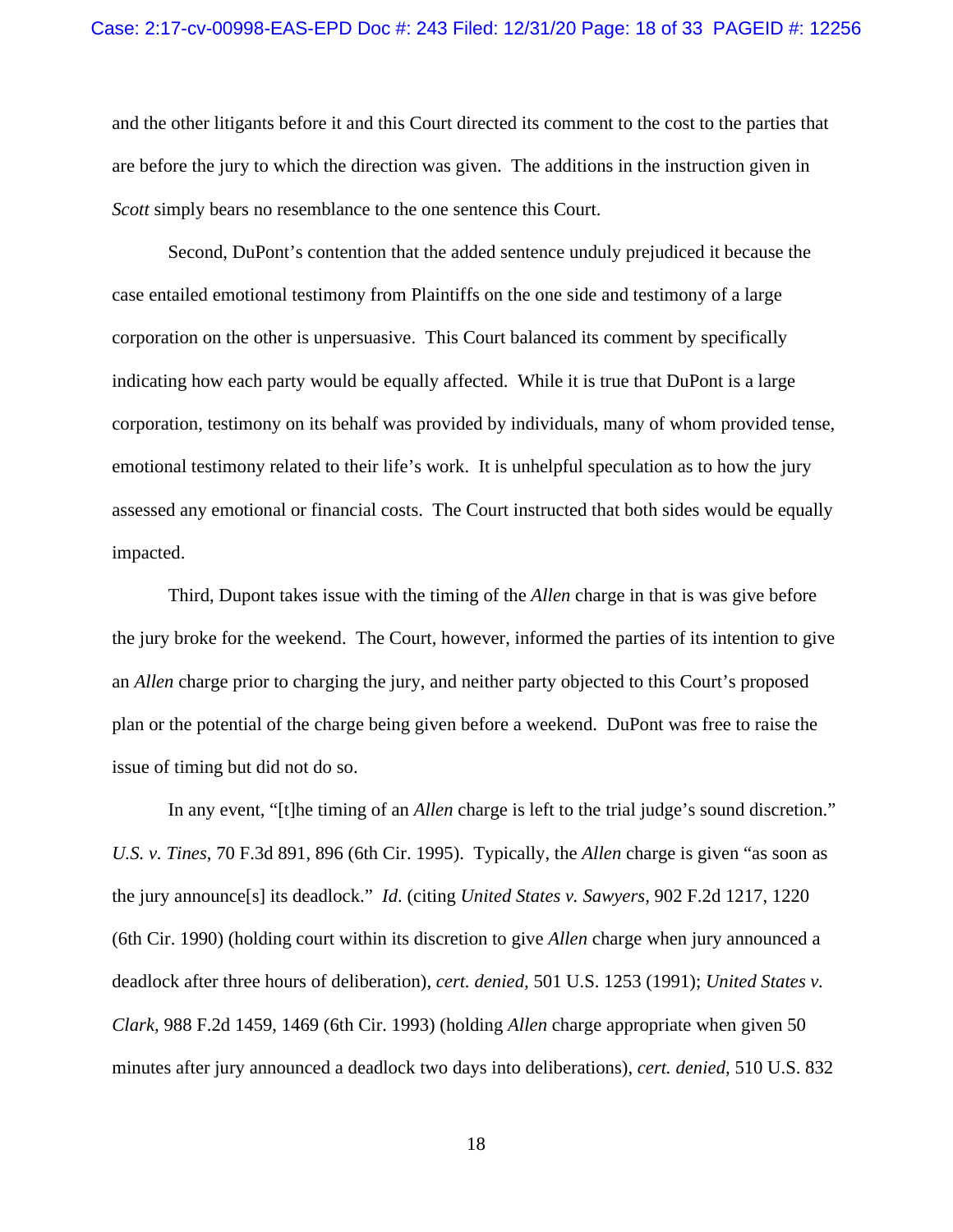(1993)). "In fact, [the Sixth Circuit] has determined that the possibility of coercion is reduced if the charge is given early rather than after days of deadlocked deliberations." *Id*. (citing *Sawyers,* 902 F.2d at 1220). Here, the timing of the *Allen* charge was not unduly coercive and any impact caused by giving the charge on a Friday equally impacted both sides.

Indeed, the Sixth Circuit has found that the fact that a jury continued to deliberate, and an individual juror was not compelled to an immediate verdict weighs in favor of a finding of noncoerciveness. The supplemental language held permissible in *U.S. v. Levit*, 39 Fed. Appx. 97, 104 (6th Cir. 2002) is very similar to the language DuPont now argues is coercive: "[T]his case will end and have to be retried at considerable expense and grief to everybody in this case. . . ." *Id*. at 105. However, the Sixth Circuit found this language and the circumstances in the *Levit*  case were "neither coercive to the juror nor prejudicial to [the defendant]." *Id.* at 106. The Sixth Circuit explained its decision by, *inter alia*, the following:

Moreover, the individual juror was not compelled to an immediate verdict. The jury retired for the evening and reconvened the following morning for another hour.

Clearly, one juror reevaluated her position, but the timeline does not suggest that coercion was probable. . . . Finally, the court polled the jurors individually, allowing each the opportunity to recant their verdict if in fact they had been improperly coerced into casting a vote contrary to their true belief as to Levit's guilt.

*Id.* at 106–107.

In the instant action, Juror 54 was not compelled to an immediate verdict. The jury deliberated nearly another hour before breaking for the weekend and then deliberated for several more hours on the following Monday morning. And, as did the *Levit* court, this Court polled the jurors individually, allowing each the opportunity to recant their verdict if in fact they had been improperly coerced into casting a vote contrary to their true belief.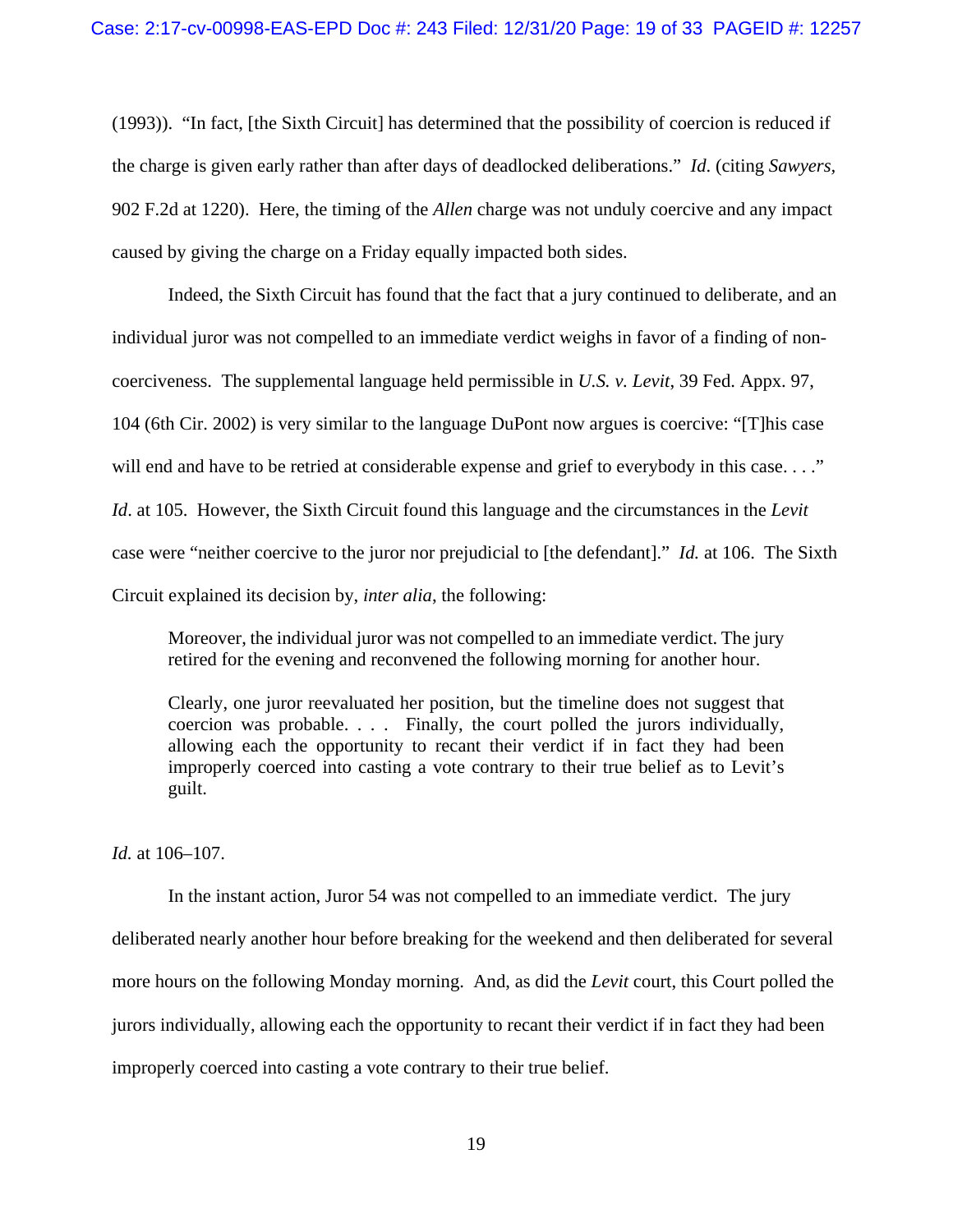Fourth, and last, DuPont contends that certain comments of Juror 54 were directed at the *Abbott* case and the charge unduly coerced her into changing her decision in the *Abbott* case. (Renewed Mot. for Mistrial at 2, ECF No. 180) ("Based on the timing and content of the jury notes and subsequent questioning of Juror 54, Juror 54 apparently disagreed with her fellow jurors regarding whether specific causation was established on the Abbotts' claims."). There is simply no factual basis for this claim. To the extent any knowledge can be gleaned by what the jury asked in its questions, DuPont's conclusion is not only speculative but is also in contradiction to certain facts.

It is just as likely, and perhaps more probable, that Juror 54, after testifying and listening to the *Allen* charge, continued to support a defense verdict in *Swartz* but not in *Abbott*. The fact that the jury asked only for evidence relating to the *Swartz* case after Juror 54's testimony and the *Allen* charge supports this view. While the Court believes this is more likely than what DuPont posits, all of this is mere speculation and neither position can be established from the record. This is another way of emphasizing that jury deliberations and pre-verdict votes are designed to be confidential.

Given the circumstances just reviewed, any variation from the approved *Allen* charge was *de minimis* and was neither unduly coercive nor unfairly prejudicial.

#### **2. Juror Number 54**

DuPont takes issue with the process of inquiry of Juror 54, asserting that because of the nature of the questioning, the deliberative process was compromised so significantly that the Court should declare a mistrial. DuPont's arguments are not well taken because (a) DuPont agreed to the procedure and, even if it had not, (b) the questioning was appropriate under Sixth Circuit law.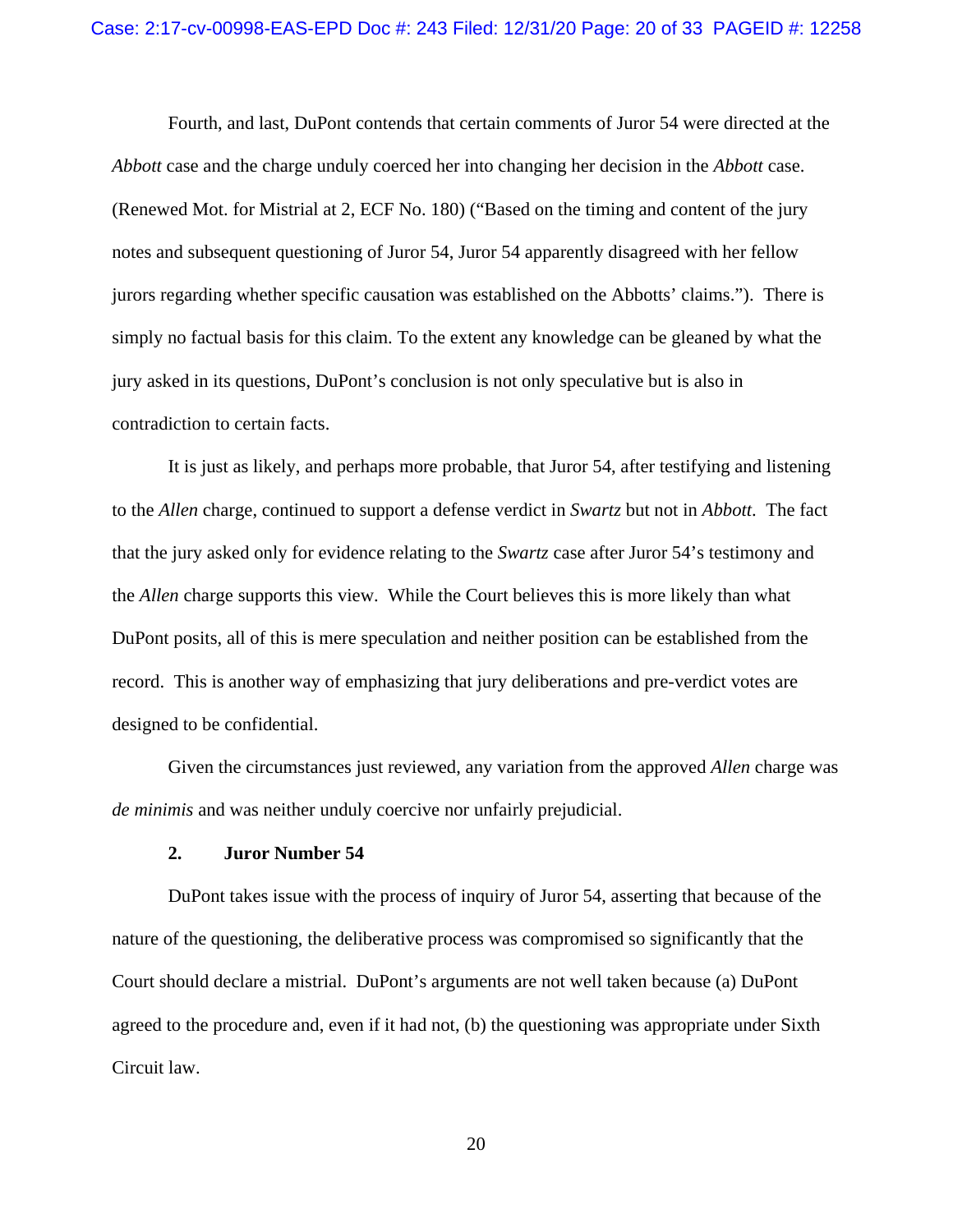## **a. DuPont's Agreement to the Questioning of Juror 54**

DuPont previously agreed to the process of questioning Juror 54 and has therefore waived any objection it may have had. As quoted in detail above, this Court requested DuPont's input on the process to be utilized, stating that the Court's "initial thought is to make a record here. To bring in the juror, give some very careful preliminary instructions before any testimony is given. . . . designed to determine whether she either is or isn't functioning as a juror as directed by the instructions. . . . [and] [a]t this point I'd invite additional comments. . . . Mr. Mace the floor is yours." (Trial Tr., Vol. 24 at 4–9, *Abbott* ECF No. 208; Jury Questions/Court Responses, *Abbott* ECF No. 242.)

At that point, defense counsel made comments regarding the content of the notes and his request for additional jury instructions but did not object to the procedure of questioning the juror in open court, a procedure that has been approved by the Sixth Circuit. *See Levit*, 39 Fed. Appx. at 104 (affirming trial court's denial of mistrial in case where the trial court questioned of juror in open court). The Court then *again* stated it was inclined to bring the juror into open court for questioning and it received no objection or comment whatsoever from DuPont:

But my next inclination would be to bring her in and ask her some fairly general questions about what's in these two documents and see what her response is. And then she won't be off the stand and you'll have an opportunity if you wish to submit to me any additional questions in writing. And then at that point I'll excuse her, and then we'll talk again about what the best course is to go forward and I'll hear from you again.

(Trial Tr., Vol. 24 at 8, *Abbott* ECF No. 208.)

The Court provided DuPont over double the time it requested to consider the notes and the Court's suggested procedure. DuPont made no further request of the Court, instead agreeing to the procedure.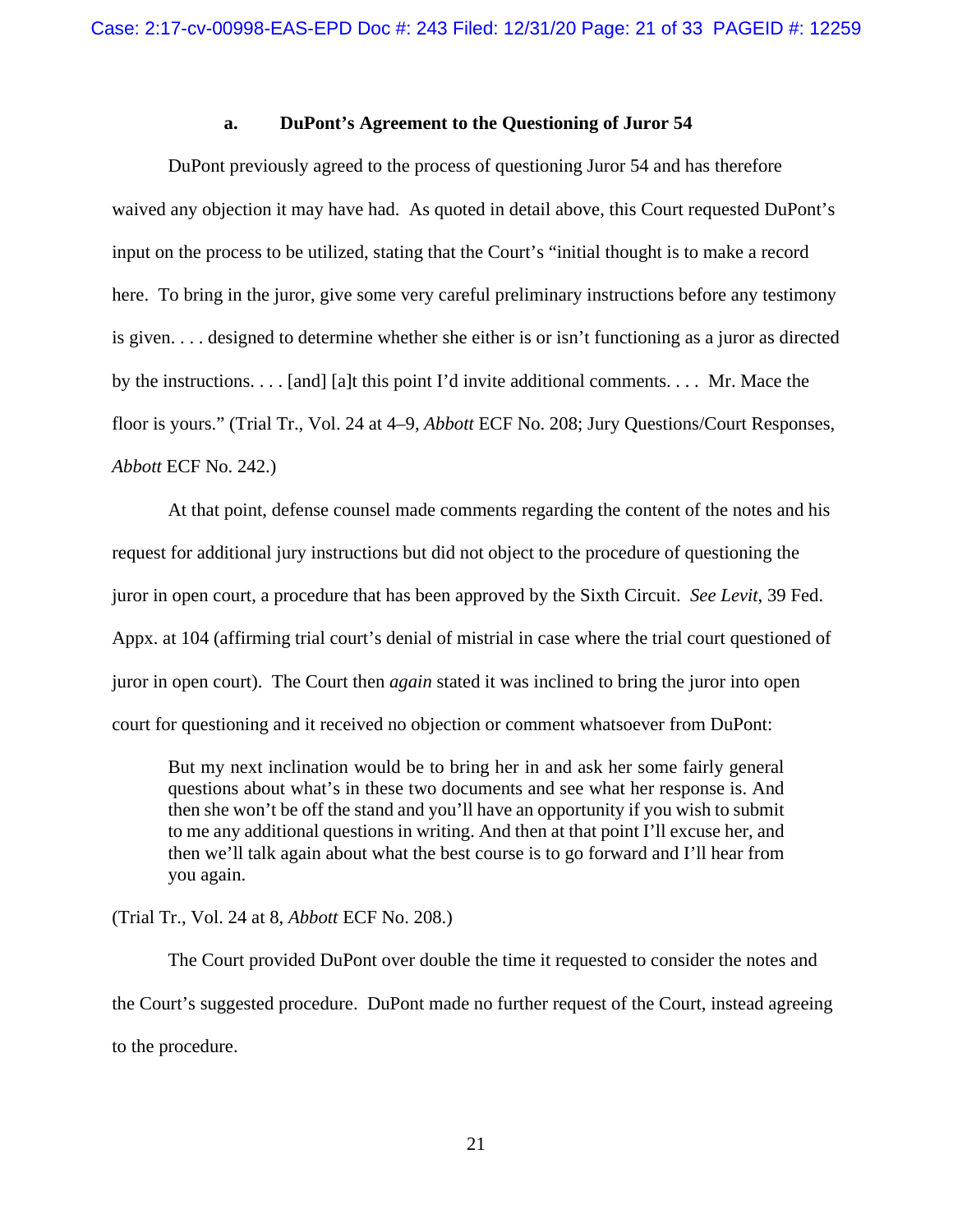## **b. Questioning of Juror 54**

DuPont maintains that regardless of whether it agreed to the procedure suggested by the Court, it is still entitled to a mistrial because "Juror 54 was singled out and pressured to reconsider her vote" as is shown by the fact that she "was questioned alone, on the witness stand, in open court, in front of Plaintiffs and the media, about allegations of misconduct that all of her fellow jurors had secretly lodged against her with the Court." (Mot. for Mistrial at 17, *Abbott* ECF No. 178.) Further, DuPont argues that the additional sentence in the *Allen* charge, given "fifteen minutes after Juror 54 returned to the jury room after being questioned, [and] the Court brought the jury back in and, while Juror No. 54 was in tears, delivered the modified, prejudicial *Allen* charge . . . ." *(Id.* at 17–18.) DuPont concludes that the "flawed instruction to the jury here added to rather than counteracted the coercive pressure brought to bear on a single juror as a result of having been identified in open court as the lone dissenter." (*Id*. at 18.) This assessment, however, is not supported in the record or the law of the Sixth Circuit.

First, this issue of Juror 54 allegedly crying during the giving of the *Allen* charge was discussed by the Court in its decision granting DuPont permission to file a document under seal with its Motion for a Mistrial. (Order, *Abbott* ECF No. 179.) In that Order, the Court indicated that DuPont's assertion that Juror 54 was crying during the reading of the *Allen* charge was not seen by any of the Court's staff (the court reporter, courtroom deputy, career law clerk, three term law clerks, and the Court Security Officer who walked the jury to and from the jury room on that occasion) and was unsupported by the record, stating:

Importantly, this factual assertion [about Juror 54 crying] is completely unsupported in the record. Indeed, even though DuPont's counsel took the opportunity immediately following the *Allen* charge to make a record with regard to Juror 54, he made no mention of this alleged conduct:

MR. MACE: . . .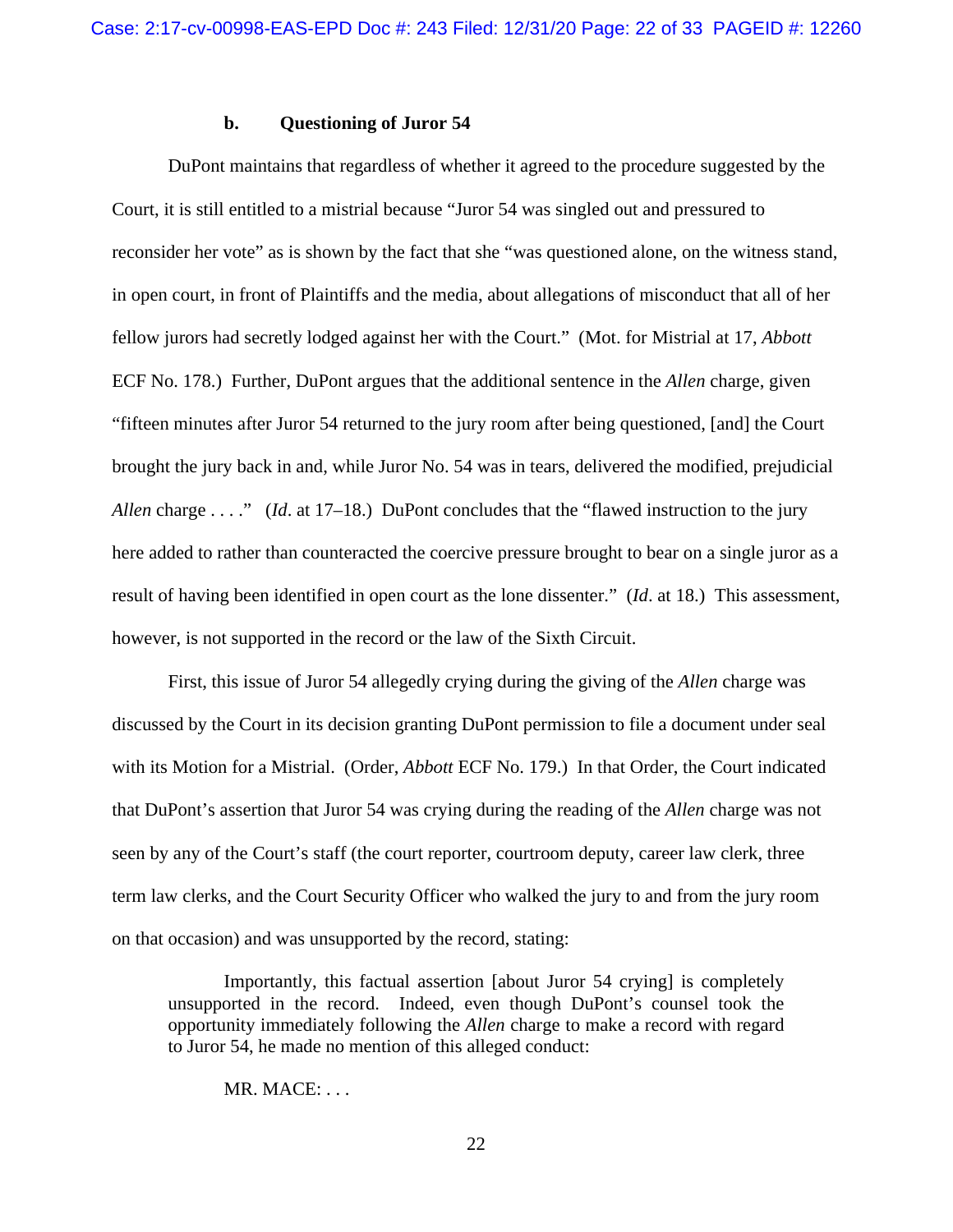But while we're on the record, I did want to note that Juror Number 54 was very emphatic in her statements that she was deliberating and that she was following the Court's instructions.

And also note our objection to the Court's addition to the Sixth Circuit pattern instruction for the *Allen* charge about emotional distress at the end. We object to that.

(Tr. at 16–17, Vol. 24.)

(*Id*. at 2.)

The Court was concerned that there was no contemporaneous record made as to DuPont's

later contention that Juror 54 was crying, even though defense counsel made a record unrelated

to any crying at that time related to Juror 54. In an attempt to alleviate the Court's concern,

DuPont provided support for its later assertions related to Juror 54 by offering a declaration from

lead counsel and a senior associate who is part of DuPont's trial team.

In the declaration lead counsel avers, *inter alia*, the following:

As the jury walked past me, I noticed that Juror 54 had tears in her eyes. Prior to the Court entering the courtroom, Juror 54 removed her glasses and wiped her eyes, at which point I received the note attached as Exhibit 1.

(Mace Aff. ¶ 4, *Abbott* ECF No. 182-1.) Exhibit 1 is a handwritten note from his co-counsel that indicates that the juror "is crying." *Id*. Ex. 1. The second declarant similarly states that as the jury walked past her, she "noticed that Juror 54 had tears in her eyes." (Spicer Aff. ¶ 5, *Abbott* ECF No. 182-2.)

DuPont contends that it "submitted the attached two declarations that provided the basis for DuPont's statement that Juror 54 was visibly in tears when she returned to the courtroom prior to the reading of the *Allen* charge." (Response at 1, *Abbott* ECF No. 182.) DuPont, however, never said in its Motion for a Mistrial that "Juror 54 was visibly in tears when she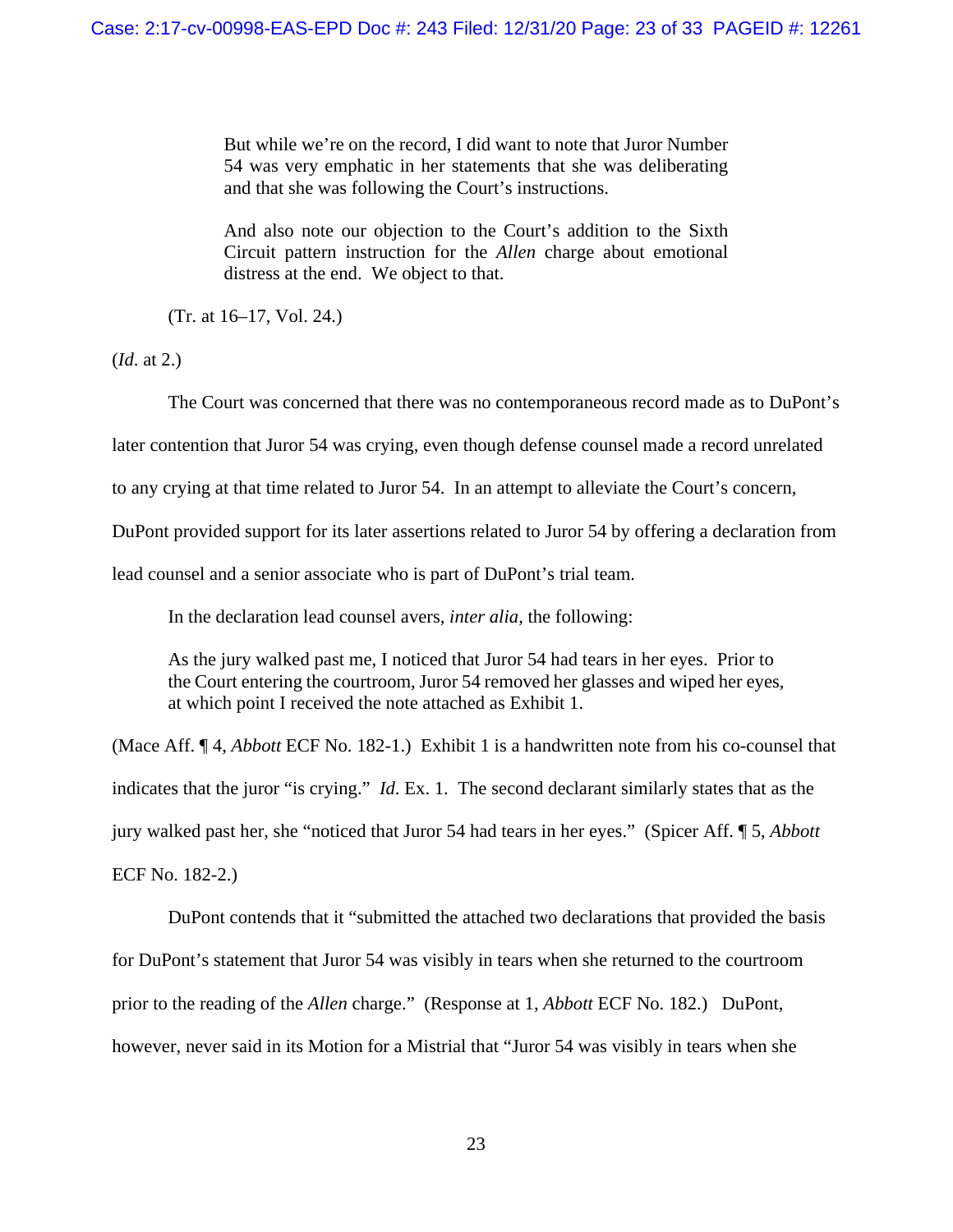returned to the courtroom prior to the reading of the *Allen* charge." Instead, DuPont twice said that Juror 54 was in tears during the reading of the *Allen* charge:

[T]he modified *Allen* charge with its improper emphasis on "great expense and great emotional harm" being given while Juror 54 was in tears, ...

[T]he Court brought the jury back in and, while Juror No. 54 was in tears, delivered the modified, prejudicial *Allen* charge . . . .

(Mot. for a Mistrial at 15, 17, Abbott ECF No. 178.)

The Court is unsure of what to make of these inconsistencies. At best, different people observed different conduct of Juror 54 *and* counsel was unaware that the wording utilized in the Motion for a Mistrial that he signed and filed was incongruent with that to which he now swears in his declaration. Yet, even still, lead counsel provides no explanation as to why neither he, nor any other defense attorney, made a contemporaneous record with the Court of this now emphasized issue. Nevertheless, even under DuPont's current version of the facts, this Court could not have seen the alleged crying nor have known it happened because it was outside of the undersigned's presence and DuPont did not inform the Court or any of its staff and therefore cannot form any basis for a mistrial.

Second, Rule 47(c) of the Federal Rules of Civil Procedure allows a judge to excuse a juror from service during deliberation for good cause. Similar to the facts before the Sixth Circuit in *Bhat* (discussed in more detail below), this Court "stated that its reason for questioning [the juror] was to determine whether she should be struck from the jury for cause." *Bhat*, 23 Fed. Appx. at 288. Based on the notes from the jury, this Court "could have reasonably suspected that [Juror 54] was unwilling or unable to follow the court's instructions, [and therefore] its actions were proper given the circumstances." *Id*. (citing as comparisons *United States v. Baker,* 262 F.3d 124, 129–30 (2d Cir. 2001) (noting that the question whether "just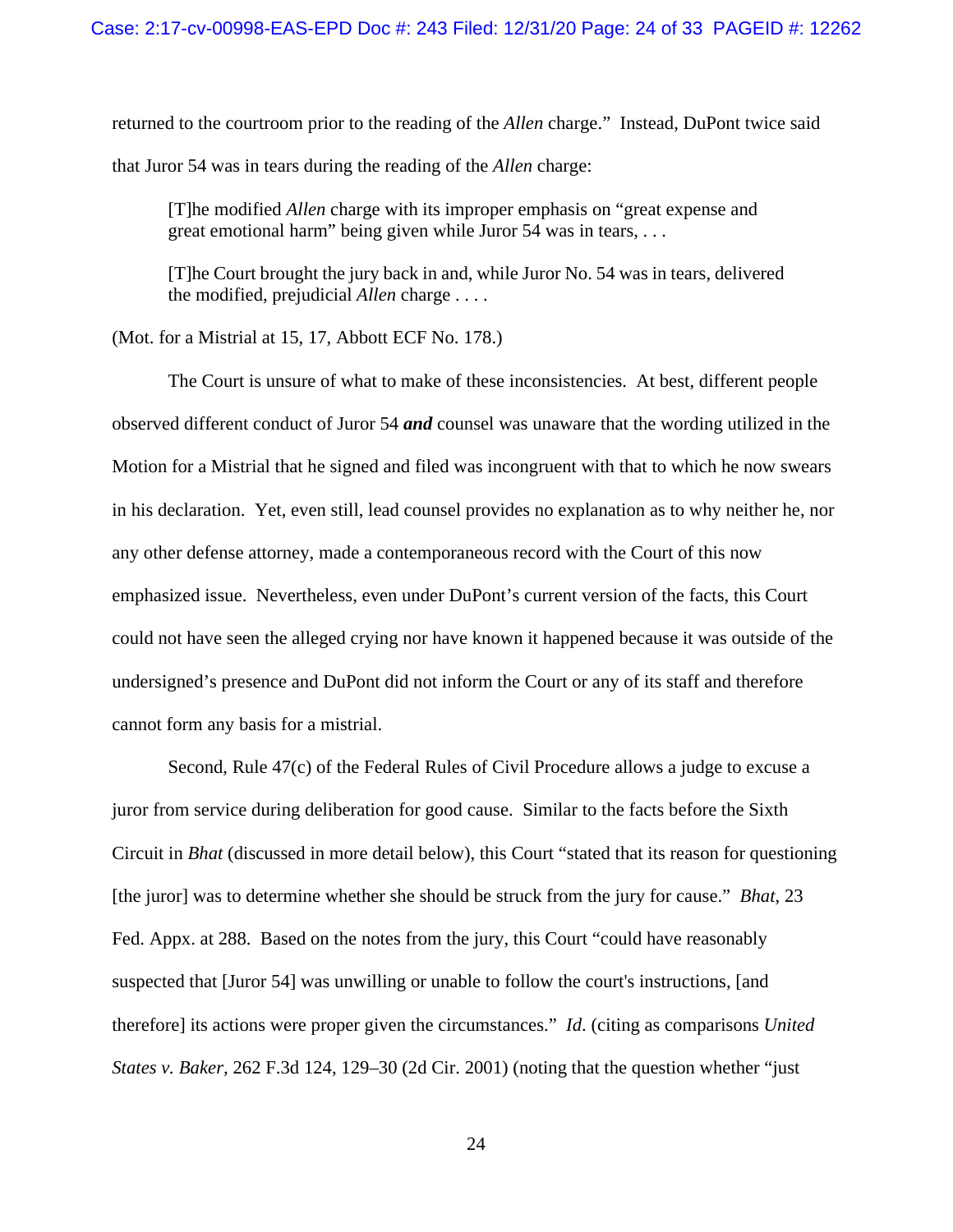cause" under Fed. R. Crim. P. 23(b) exists to excuse a juror is a matter within the discretion of the district court, and approving of district court's in chambers discussion with juror who refused to deliberate); *United States v. Reed,* 167 F.3d 984, 989 (6th Cir. 1999) (noting that the district court has discretion to manage reported jury misconduct); *United States v. Shackelford,* 777 F.2d 1141, 1145 (6th Cir. 1985) (noting that the district court has a duty to investigate juror misconduct, and has discretion in deciding the scope of the proceedings necessary to discover the misconduct)).

Last, DuPont argues that the law of the Ninth Circuit requires a mistrial because this Court was aware of the nature or extent of numerical division of the jury before giving the *Allen* charge, and there was therefore a danger that Juror 54 would believe that the Court was directing the charge to her instead of to the jury as a whole. (Mot. for Mistrial at 17, ECF No. 178) (citing *United States v. Parsadanyan*, 727 F. App'x 432, 433 (9th Cir. 2018); *United States v. Williams*, 547 F.3d 1187, 1207 (9th Cir. 2008); *United States v. Ajiboye*, 961 F.2d 892, 894 (9th Cir. 1992)). DuPont relies most heavily on *U.S. v. Sae-Chua*, 725 F.2d 530, 531–32 (9th Cir. 1984). (Mot. for Mistrial at 2, 17–18, ECF No. 178; Reply at 8–9, ECF No. 229.) That case and the law of the Ninth Circuit on this issue, however, is neither precedential nor persuasive as to the facts before this Court.

The Sixth Circuit has "held that the trial court's mere knowledge of the jury's numerical split is not dispositive under *Brasfield* [*v. United States,* 272 U.S. 448, 450 (1926)], if the information was volunteered by the jury, but that it is incumbent on the court, in such a case, to instruct both sides to reconsider their positions." *Bhat*, 23 Fed. Appx. at 289–90 (citing *United States v. Reed,* 167 F.3d 984, 991 (6th Cir. 1999); *United States v. Lash,* 937 F.2d 1077, 1086 (6th Cir. 1991)). The Sixth Circuit explained: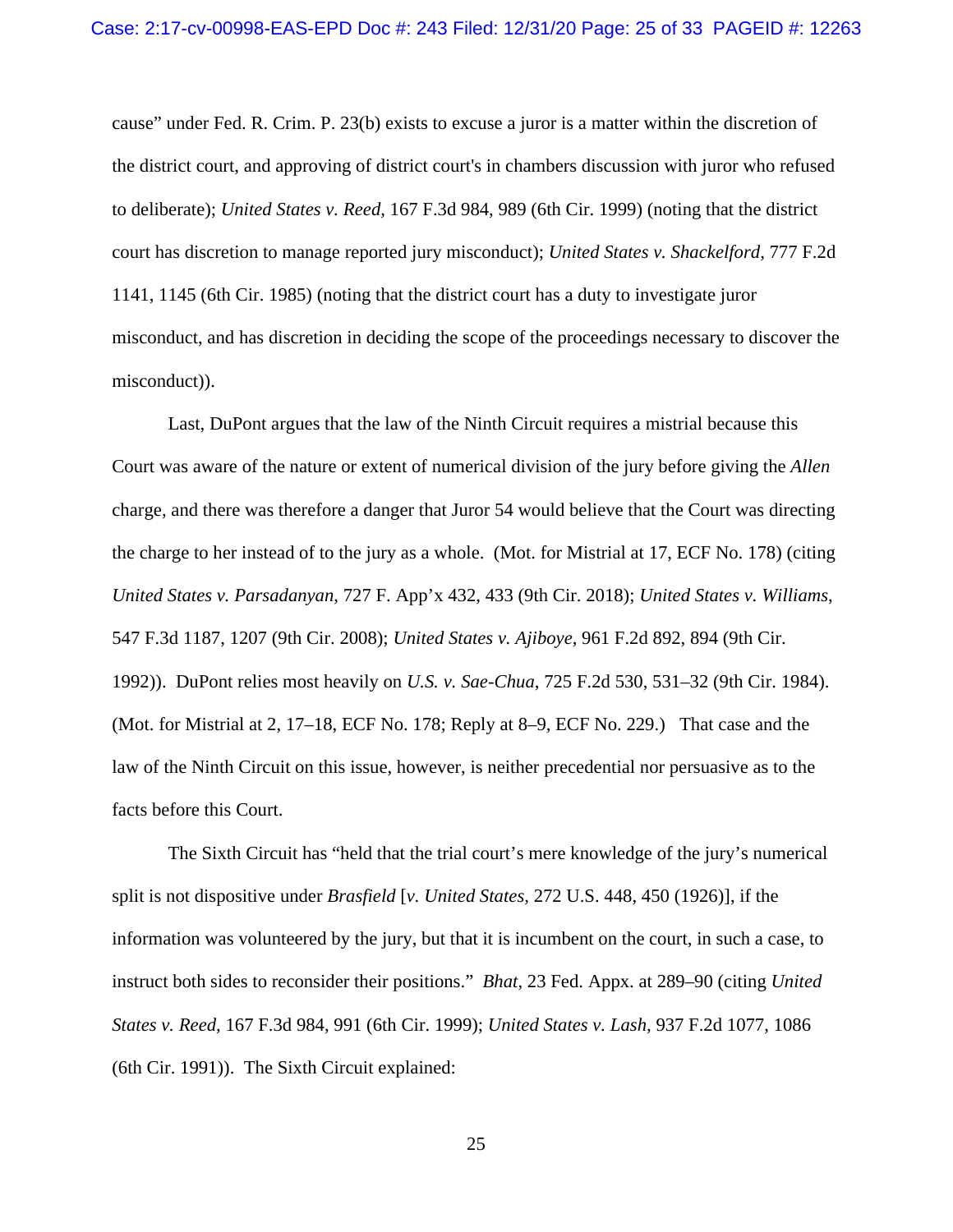In the instant case, the judge learned inadvertently of the numerical split during polling, as Ms. Marrow happened to be the final juror polled. Moreover, Ms. Marrow's statements regarding what she believed to be the positions of her fellow jurors were unsolicited by the court, and were not necessarily accurate. Although the district court was aware that Ms. Marrow was the lone hold-out, it was within the district court's discretion to give a properly worded *Allen* charge. *See Reed,* 167 F.3d at 991.

. . . .

The instruction was even-handed, and did not single out Ms. Marrow. Rather, the instruction reminded all the jurors that they should deliberate with an open mind, and that no one was required to give up an honestly held belief. It in no way suggested that a verdict was necessary, nor did it suggest that the jurors should surrender conscientious positions in light of the views of other jurors. The court made clear that the charge was leveled at all the jurors when it indicated that the court had already discussed the issue with Ms. Marrow. Ms. Marrow might well have felt support in the district court's statements to her fellow jurors that she had a right not to give up her honestly held beliefs.

*Id*. at 291.

The same can be said of the case *sub judice* regarding the Court inadvertently discovering the numerical split. That DuPont did not approve of the additional sentence in the *Allen* charge does not change this analysis. That is, similar to the instruction in *Bhat*, this Court's instruction was even-handed, and did not single out Juror 54. Rather, the instruction reminded all the jurors that they should deliberate with an open mind, and that no one was required to give up an honestly held belief. It in no way suggested that a verdict was necessary, nor did it suggest that the jurors should surrender conscientious positions in light of the views of other jurors. As could the juror in *Bhat*, Juror 54 might well have felt support in this Court's statements to her fellow jurors that she had a right not to give up her honestly held beliefs. *See also United States v. Frost*, 125 F.3d 346, 375 (6th Cir. 1997) (finding that the district court did not abuse its discretion by delivering an *Allen* charge where the minority juror volunteered their minority status and the judge knew of the minority juror at the time of the charge); *Lash*, 937 F.2d at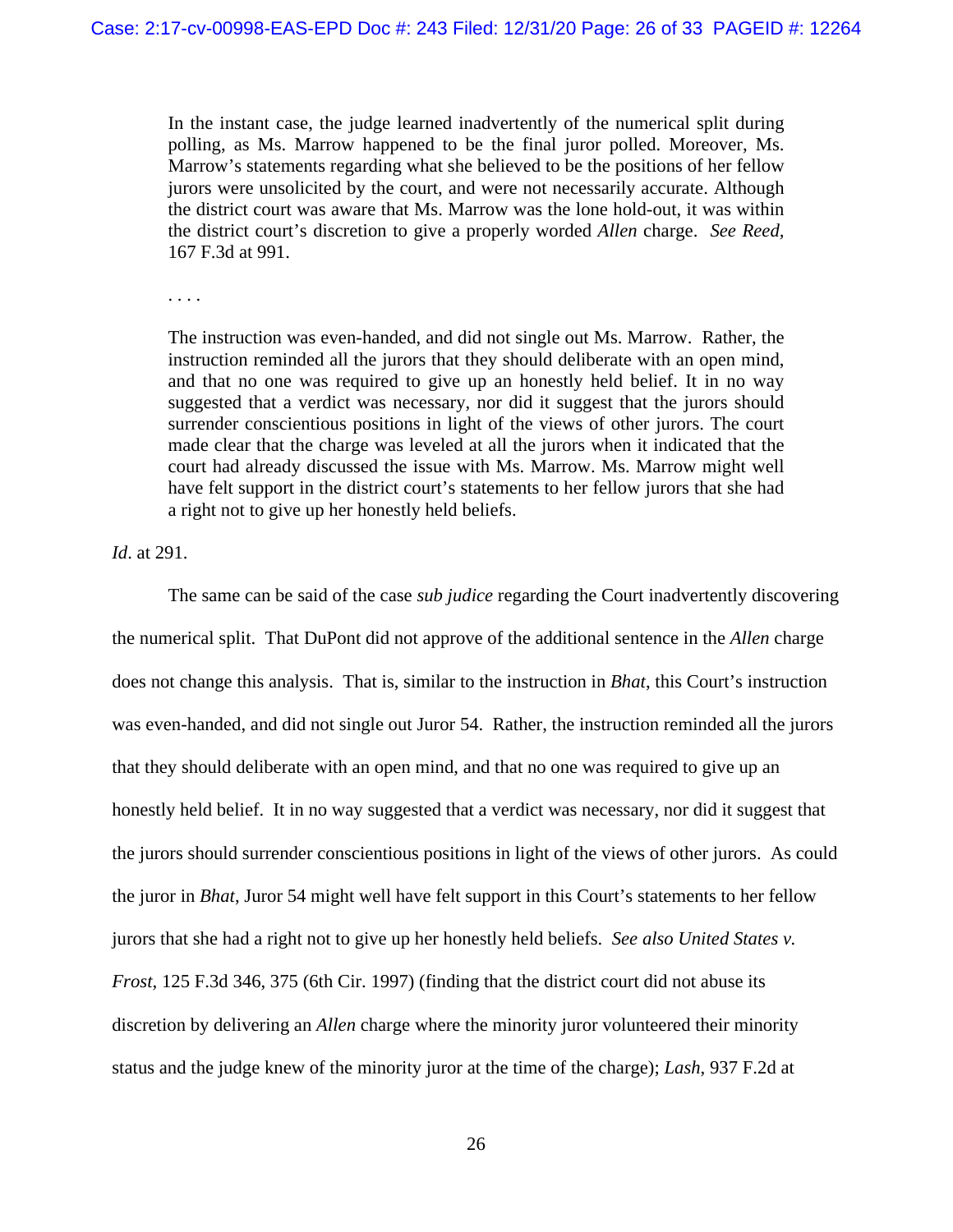1085–86 (finding the court's knowledge of the numerical split and supplemental charge did not coerce the minority as each side was instructed to reconsider its position).

*Bhat* continues to be helpful with regard to this Court's assessment of DuPont's arguments. In that case, the plaintiff-appellant Dr. Bhat alleged gender and national origin discrimination in employment against the University of Cincinnati and two individual doctors. During deliberations, the jury sent multiple notes to the judge indicating a possible deadlock, including mentioning a juror who was not deliberating: "If one of the jurors refuses to adhere to the juror's instructions and is holding up the progress, is there anything that can be done so that we can move forward.?" *Id*. at 283. Ultimately the jury returned a unanimous verdict for the defendants. *Id*. at 283.

Upon polling, however, Juror Number 8 stated "I can't say yes, I can't say yes" in response to the question of whether the verdict was her true and accurate verdict. *Id*. The trial court sent the other jurors back to the jury room and questioned Juror 8 individually in chambers, where the juror indicated she felt pressure from the other jurors so she signed the verdict form. The questioning in relevant part is as follows:

COURT: Miss Marrow, when [the clerk] read the jury's verdicts, each of which had your signature on it—

Ms. Marrow: Uh-huh.

COURT:—you indicated that you were hesitant to say that was your true and accurate verdict. Obviously we need to know what is the problem. Would it be helpful for you to go back to the jury room to continue your deliberations with your fellow jurors?

MS. MARROW: I don't think so. I—basically, well, I signed, but some of it I felt like I was under pressure from the other jurors, and maybe my interpretation was a little different than what theirs was of it. And I think what actually happened is that I basically let them convince me. I mean, we have been going through it, I have been holding out for a long time, and everybody was getting antsy, and some of the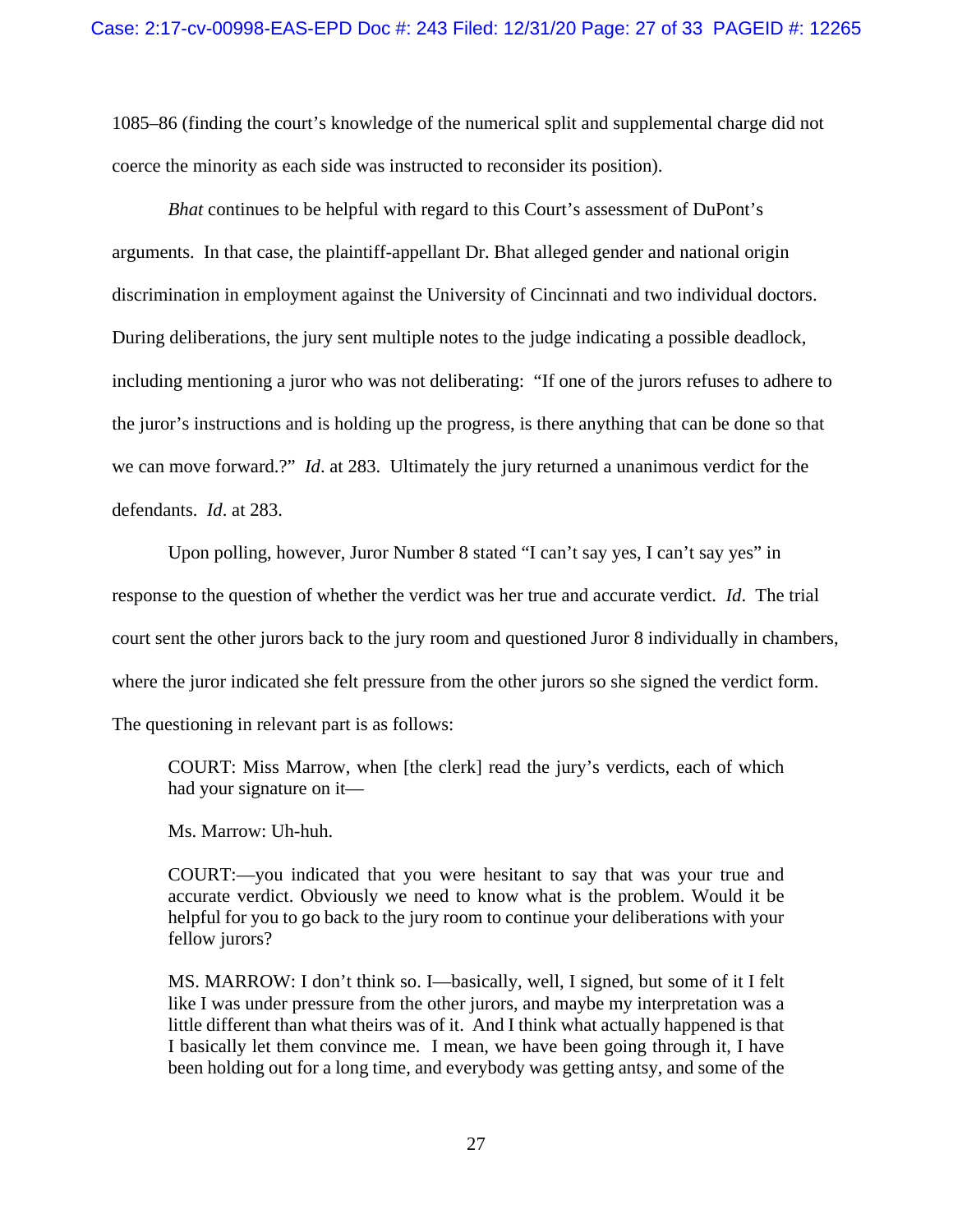things I agreed with. And we sent, you know, notes to try to clarify some things. And after our last note, I—guess I went along with the majority.

*Id.* at 284. The district court then asked the juror if she could follow the instructions, to which

she replied she could. The court gave the individual juror the following modified *Allen* charge

and sent her back to deliberate:

COURT: Okay. We will print new verdict forms that are blank, send them up to the jury room to the foreman, and you all should begin your deliberations again. There is no other jury that can do a better job, that will hear more evidence, receive more exhibits.

Each side has put a great deal of time and effort into the case. And if the jury is unable to reach a verdict, another trial may have to occur, and each side will incur additional time, effort and expense. So if at all possible, you should attempt to reach a verdict. Okay?

MS. MARROW: (Indicating Affirmatively). Okay.

*Id*. at 285.

The Court returned the juror to further deliberations at 3:11 p.m. At 3:25 p.m. the Court

a second time summoned the juror to her chambers for questioning, this time discussing a note

from the jury that was signed at 3:23 pm.:

COURT: Ms. Marrow, I have a note from your foreman, and he says that you do not intend to change your mind on Interrogatories 6 and 8, which are the issues of constructive discharge, with regard to Dr. Walsh, on the basis of gender and national origin; is that correct?

MS. MARROW: As to today, right, that's correct.

COURT: You leave open the possibility that if you were given the opportunity to deliberate further, your mind might be changed, or you believe that you might change the minds of the other members of the jury?

MS. MARROW: I don't think I will be able to change their minds, but my mind might be changed. But I have gone through all the evidence that was there, and that—those are the two things that I was really stuck on, because I truly believe that.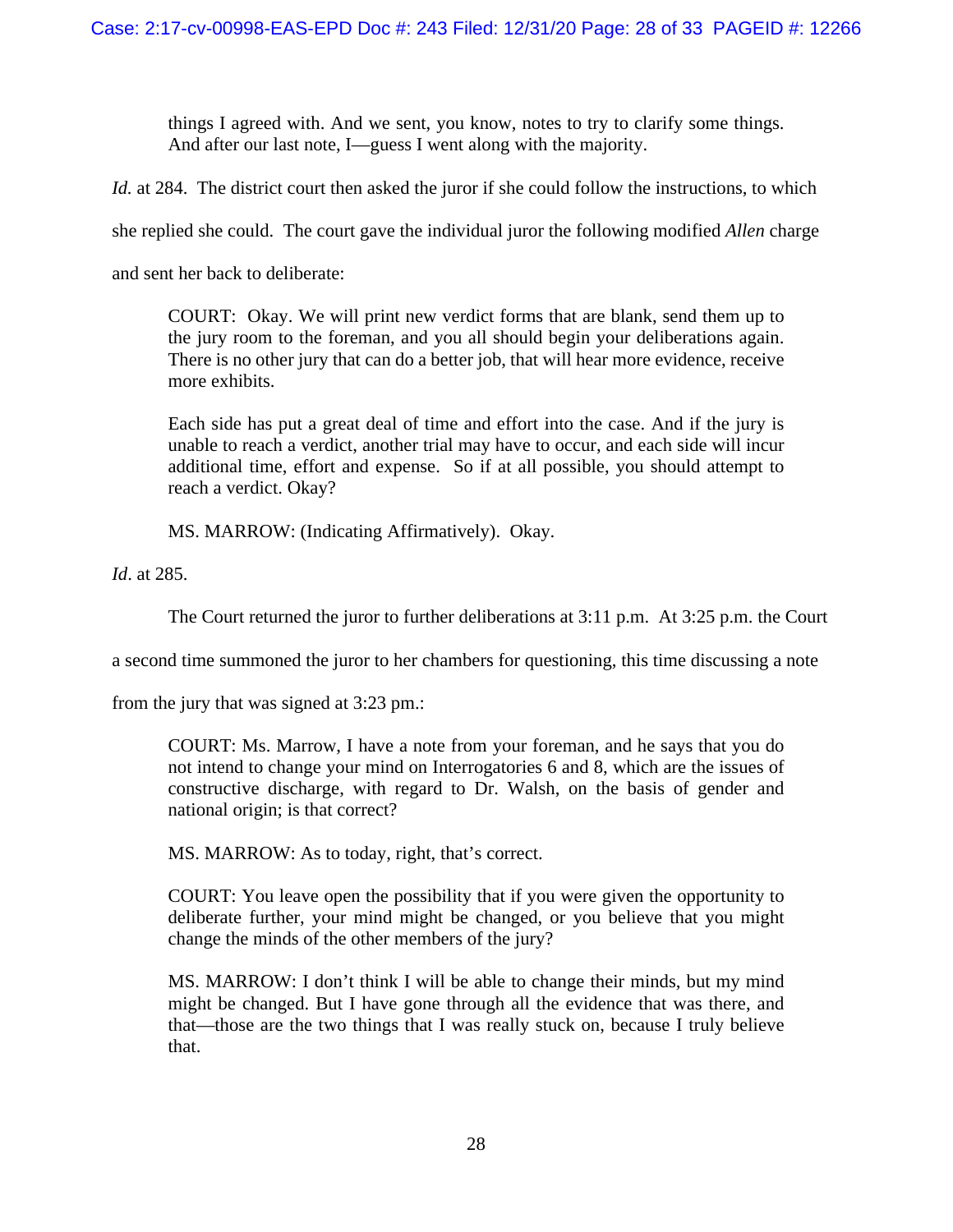COURT: Well, all right. He says that you are—the jury is at a permanent impasse on Items 6 and 8. Do you think if you had some more time to discuss it, you all might be able to reach a unanimous verdict on those two issues?

MS. MARROW: Not today, I don't think so. I can go through the material again, but not today I don't think so.

COURT: All right. Thank you.

MS. MARROW: Okay.

*Id*. at 286–87.

The court then sent Ms. Marrow back to the jury room to continue deliberations. The

Sixth Circuit explained, and ultimately approved of, what happened next:

The judge indicated that she was inclined to bring the whole jury back into the courtroom and read them the previously prepared *Allen* charge. The court suggested that the jury could then be asked to return on Monday to continue deliberations. Dr. Bhat's attorney stated his belief that a mistrial was the only option, as an *Allen* charge would create more pressure on Ms. Marrow as well as her fellow jurors to come to a unanimous verdict. In response, the court stated:

I have not heard anything from her that differs significantly from any other jury dynamics situation. I am inclined to call the jury back, give them the *Allen* charge; if they don't reach an agreement within a reasonable period of time, or if they come back and say that they are at impasse, then I will declare a mistrial. . . . But I think we should give the jury a fair opportunity to try and reach consensus on these other two verdicts. She indicates that she was willing, despite what her foreman says, to change her mind, if she has the opportunity to review the information. If she doesn't, and she is still convinced that she is correct, then I am certainly not going to beat up on her. That's why we have juries. But I don't think we should give up on them prematurely. . . .

(J.A. at 253).

The jury reentered the courtroom at 3:40 p.m. The court stated that it had received the jury foreman's note indicating that the jury was at an impasse. The court prefaced the *Allen* charge with the following: "In speaking to Ms. Marrow, I have explained what I am about to tell you." (J.A. at 254).

*Id.* at 287 (alterations in original).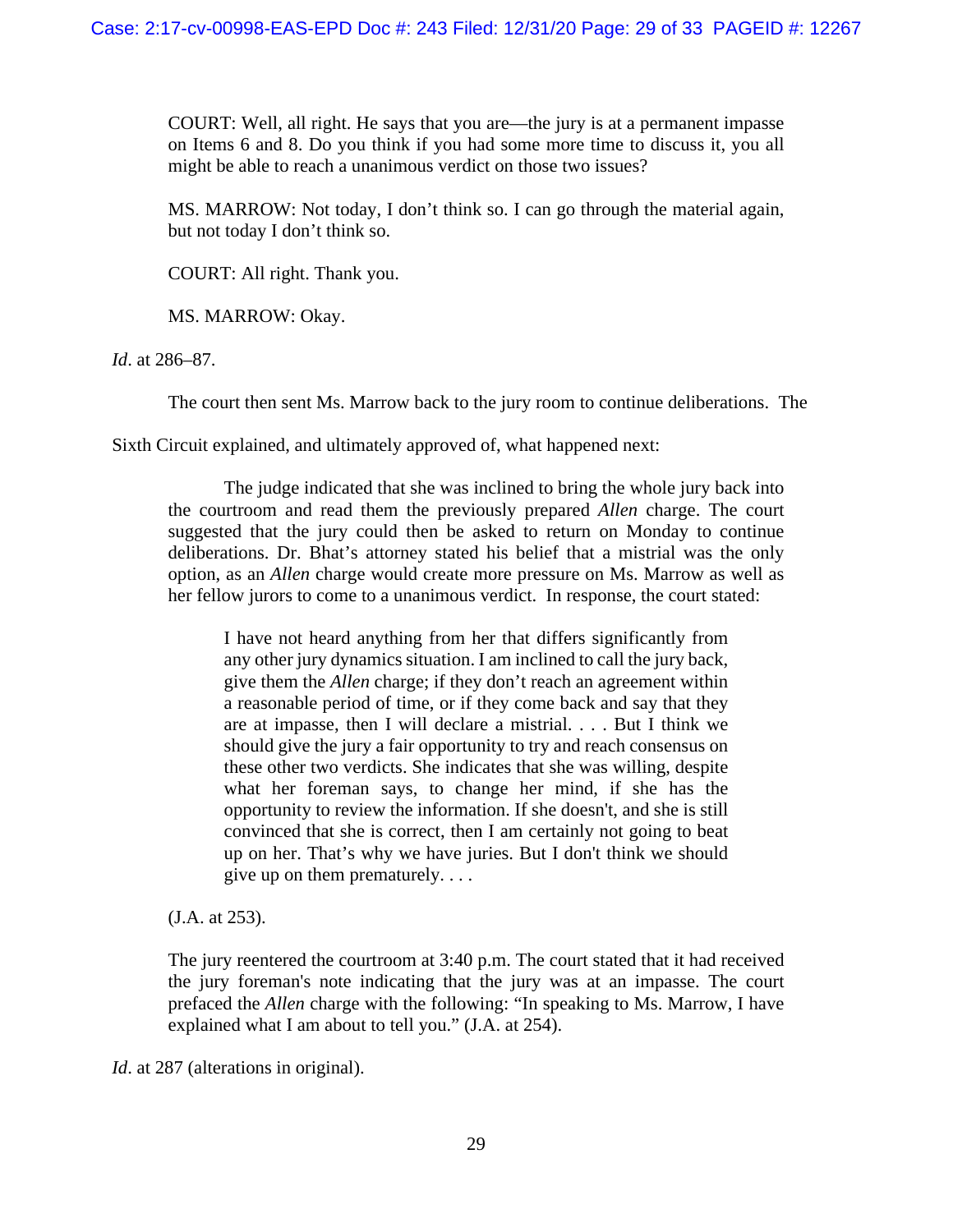The jury left the courtroom at around 3:45 p.m. to continue deliberations. At 5:18 p.m., the jury returned a unanimous verdict in favor of the defendants on all the interrogatories, and when polled Juror 8 stated that the verdict was her true and accurate verdict. *Id*. at 287.

Based on this, and all of the events leading up to it, Dr. Bhat argued that "[i]t is difficult to imagine a more coercive set of circumstances than existed when the District Court, over the objection of counsel, issued the *Allen* charge to the entire jury in the instant case." *Id*. at 291. The Sixth Circuit reviewed the totality of the circumstances and determined that it was not coercive to twice individually question the juror, give a modified *Allen* charge to the individual juror, question the juror as to whether she understood the preponderance of the evidence standard, and give an *Allen* charge to the entire jury after knowing the numerical split and that Juror 8 was the lone holdout.

The appellate court approved the individual questioning of the juror because, while the juror spoke about the pressure she felt from her fellow jurors, the "dialogue between the court and Ms. Marrow in chambers, set forth above, reveals that the district court was interested in determining whether Ms. Marrow was able to understand and apply the law and the court's instructions. Ms. Marrow's statements regarding the jury's deliberative process were unsolicited and serve mainly to cloud the issue." *Id*. at 289 ("The district court was asking Ms. Marrow a series of questions designed to reveal whether Ms. Marrow was capable of following the court's instructions. . . . [including] whether she understood the burden of proof.").

Again, the same can be said for this Court's questioning of Juror 54. Indeed, this Court much more narrowly tailored its questions and its time questioning Juror 54 to determine whether she was able to understand and apply the law and the Court's instructions.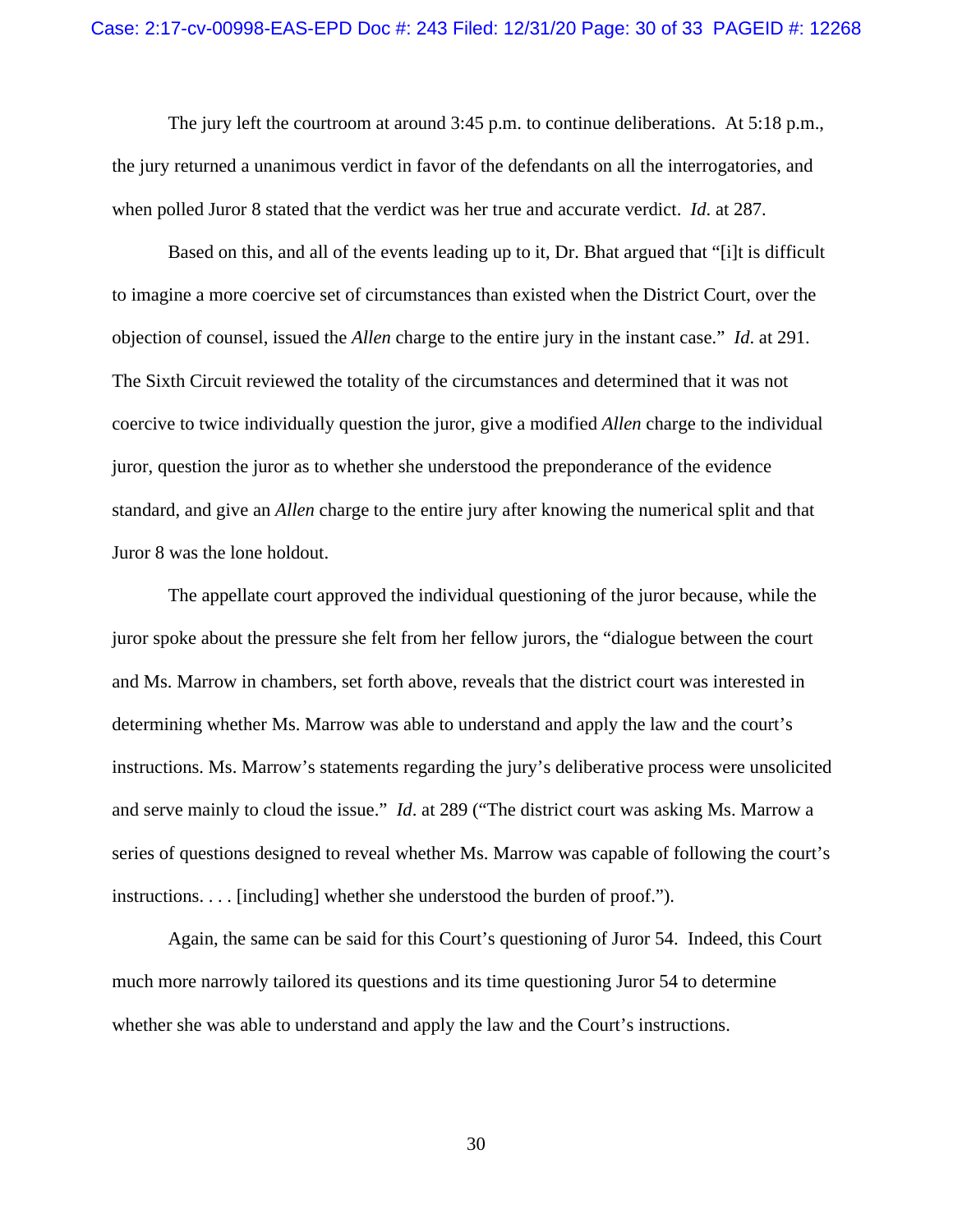## **3. Conclusion Jury Deliberations**

As stated above, DuPont had numerous opportunities to object to the procedure utilized to determine whether Juror 54 could deliberate and instead agreed to the procedure utilized. Even if DuPont had not waived its ability to object, however, the totality of the circumstances show that Juror 54 was not unduly coerced nor the deliberative process impaired – Juror 54 was polled and stood by her verdict as her verdict and was firm in her statements to the Court that she was deliberating. Further, the Court gave the entire Sixth Circuit pattern *Allen* charge, which therefore included all elements that are designed to ameliorate its coercive effect. The Court's addition of one sentence provides no support for an inference that a verdict would be more or less beneficial for either party. The additional language did not heighten any coercive effect of the charge, especially when considering the surrounding circumstances, including the jury's inability to reach a unanimous decision on the *Swartz* case. Accordingly, the jury deliberations were not unconstitutionally coercive, and declaration of a mistrial is not appropriate.

#### **B. Jury Supplemental Instructions**

DuPont contends that, "[s]eparately, a mistrial should be granted due to the Court's denial of DuPont's requested instruction in response to the jury's communications." (Mot. for Mistrial at 18.) **"**When a party objects to jury instructions, [the Sixth Circuit] will reverse 'only if the instructions, viewed as a whole, were confusing, misleading, or prejudicial."" *U.S. v. Tines*, 70 F.3d 891, 896 (6th Cir. 1995) (citing *Beard v. Norwegian Caribbean Lines,* 900 F.2d 71, 73 (6th Cir. 1990); *Kitchen v. Chippewa Valley Schs.,* 825 F.2d 1004, 1010-11 (6th Cir. 1987)).

As set out above, DuPont asked the Court to give an additional instruction to the jury when it sent two notes about Juror 54, indicating in relevant part to this argument that she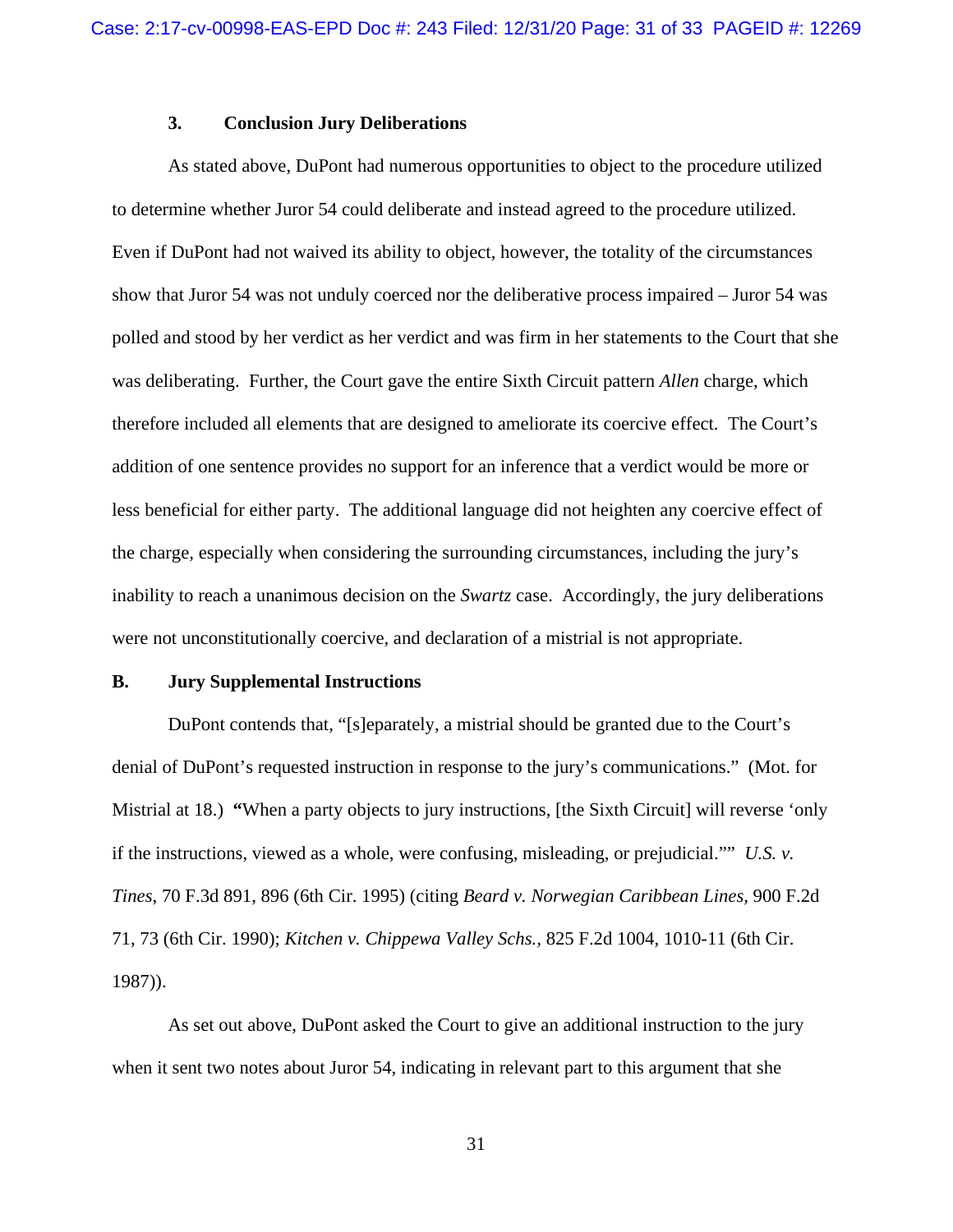refused to follow the jury instructions regarding class membership and the instruction on proximate cause. (Mot. for Mistrial at 18–19.) DuPont concludes that, "[b]ecause the other jurors appear to be under the misapprehension that the 0.05 parts per billion standard and the Science Panel's conclusions have an outcome-determinative bearing on specific causation, a new trial is warranted. DuPont's arguments are not well taken.

Initially, the Court highlights that DuPont's contention that the jury's misapprehension would have an outcome-determinative bearing on specific causation did not hold true. That is, the jury was unable to reach agreement on specific causation as to Mrs. Swartz but were able to on Mr. Abbott.

Further, as Plaintiffs correctly note:

The relevant note states:

Juror refuses to follow instructions to consider as fact that the science panel determined that drinking water contained .05ppb for at least 1 year is linked to testicular cancer or kidney cancer.

The next sentence states:

The juror *also refuses* to follow the jury instruction to use the standard of proximate cause in the claims of Travis Abbott and Angela Swartz. (emphasis added).

The note does not mix the ideas of proximate cause/specific causation with the Science Panel's general causation finding.

(Pls Mem. in Opp. at 14, *Abbott* ECF No. 227.)

Finally, as DuPont correctly explains, it has objected to the jury instructions given

in this case on this issue in all of the six trials held in the C-8 Personal Injury MDL.

There are hours of transcripts where the issue has been debated, which reflects the

Court's efforts to provide a balanced set of instructions. DuPont's suggestion that the